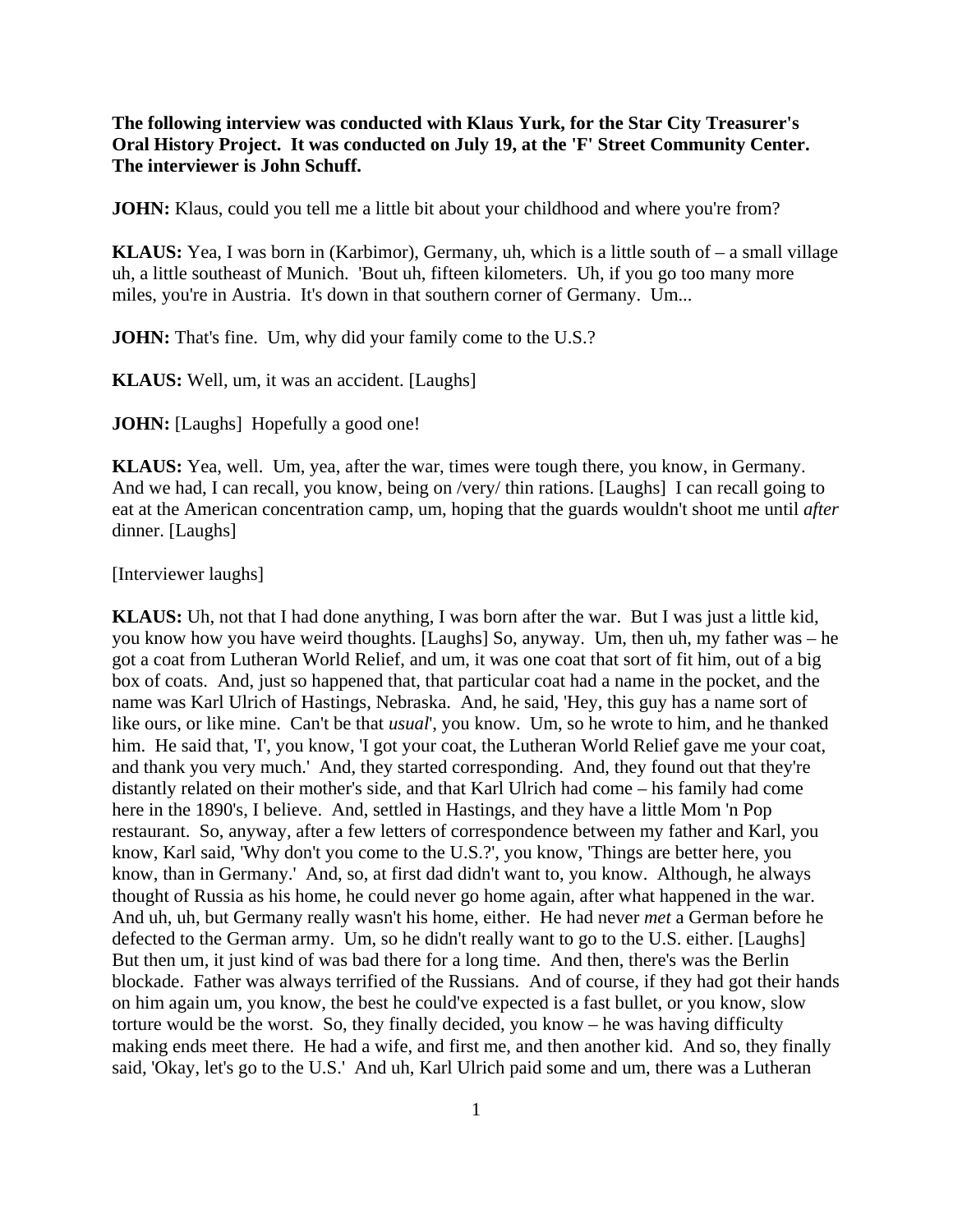congregation in Hastings, Nebraska that still – they were German Russians, a lot of them, and they still had church service in German, at the time. You know, it's a small congregation. They have since merged in a much bigger, much bigger congregation, and they no longer have that. But um, that uh, that congregation and Karl Ulrich um, came up with some money and uh, we came on Flying Tiger Lines, which is – was started by a bunch of the pilots from the famous era, that fought in Indo-China and China um, against the Japanese. You wanna know how we came here?

**JOHN:** [Laughs] Sure!

**KLAUS:** Well, um, I can remember waiting in the snow, to go to America, where no one is every hungry or cold –

**JOHN:** [Laughs] Started out cold!

**KLAUS:** – The streets are paved with gold.

**JOHN:** If you don't mind me asking, how old were you at that time?

**KLAUS:** Five.

**JOHN:** Five?

**KLAUS:** Yea. Um, so this was in 1952, and we uh, came on Flying Tiger Lines. And uh, because the cabin wasn't pressurized – uh, we were originally gonna take a boat, 'cause it was cheaper. But um, my brother (?Hamil?) had just been born, and he was still under six months old. And, you can't take a baby that young on a ship, because of sea-sickness. [Laughs]

**JOHN:** That makes sense.

**KLAUS:** So, um – but the cabin wasn't pressurized at the time, on the plane that we came, and he screamed *all* the way to America. [Laughs]

[Interviewer laughs]

**KLAUS:** And as a matter of fact, we had to, had to gain altitude or lose altitude, one or the other – we originally went in to Toronto, I think, and – because of a storm. And, while doing that, he bust his, uh – one of his eardrums broke. So, he had a good reason to cry. Um, and um, still to this day he is kind of deaf in one ear. Never stops him from talkin', but stops him from listenin'!

**JOHN:** [Laughs] He's only half-listening.

**KLAUS:** He's a minister's son! He has an excuse to talk! You know?

**JOHN:** [Laughs] It's worked out for him, then? KLAUS: Yea, right. As a matter of fact, my mom dug out our old report cards a few years ago,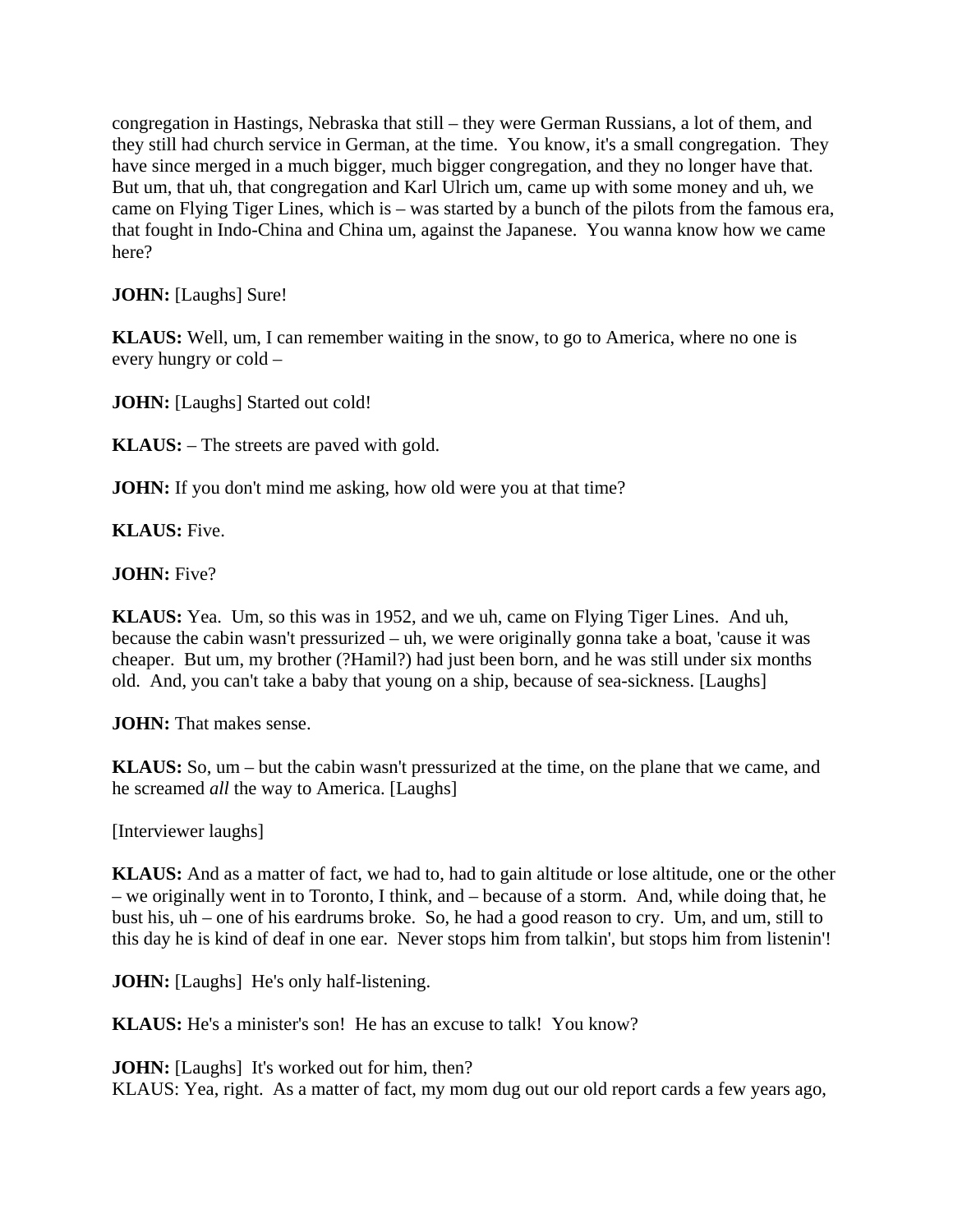and gave them to us for Christmas, and we all laughed about it. One of his said something like, 'Will not shut up'! [Laughs]

[Interviewer laughs]

**KLAUS:** So now, he's a public speaker, and it worked out well for him. [Laughs]

**JOHN:** [Laughs] At a young age, had already determined a career.

**KLAUS:** He already was going on that path, and being very mouthy. [Laughs]

[Interviewer laughs]

**KLAUS:** Yes, so anyway, yea. We landed then in Toronto, and then hopped in to New York, an um – because we came by plane we didn't go into Ellis Island. Um, but we – I remember being in this, I don't know where it was, in this huge holding area where we stayed for days. Um, we had kind of slept on these hard benches, and stuff like that. And, finally we were passed through. I think they do various checks to see if you have diseases, the same thing they did at Ellis Island. See if the people had diseases, and check your papers our, everything else. And then we boarded the train for, for, um – for Hastings, Nebraska, where Karl Ulrich was. And um, and then I remember riding forever, and it just seemed like America was so huge.

[Interviewer laughs]

**KLAUS:** Um, there is no place you can ride in Germany from, for – you would have to ride for more than a day to get from one end to the other.

#### **JOHN:** Right.

**KLAUS:** Uh, you know, that just doesn't exist. And we rode for *three days*.

[Interviewer laughs]

**KLAUS:** And, we're gonna only be half way across the country!

**JOHN:** [Laughs] Right, going to the middle.

**KLAUS:** America was *huge*! You know? Especially to a little kid. And, we didn't have much money, so we – my dad, we arrived in Hastings, my dad had a \$1.56. And I think for those three days we had hardly anything to eat. Um, [Laughs] so again, my brother was crying, and I was probably crabby, and mom and dad were probably crabby. And, you know, I don't imagine that was a very fun trip. I don't remember much about it, except that, part of the way – my dad liked to fight trains, that had the little above thing, you know, which — where they get the power from above lines? And uh, then part of the way we had uh, we were on the City of Los Angeles Union Pacific, or somethin' like that. Um, or Burlington, I don't know, but whichever. And, that came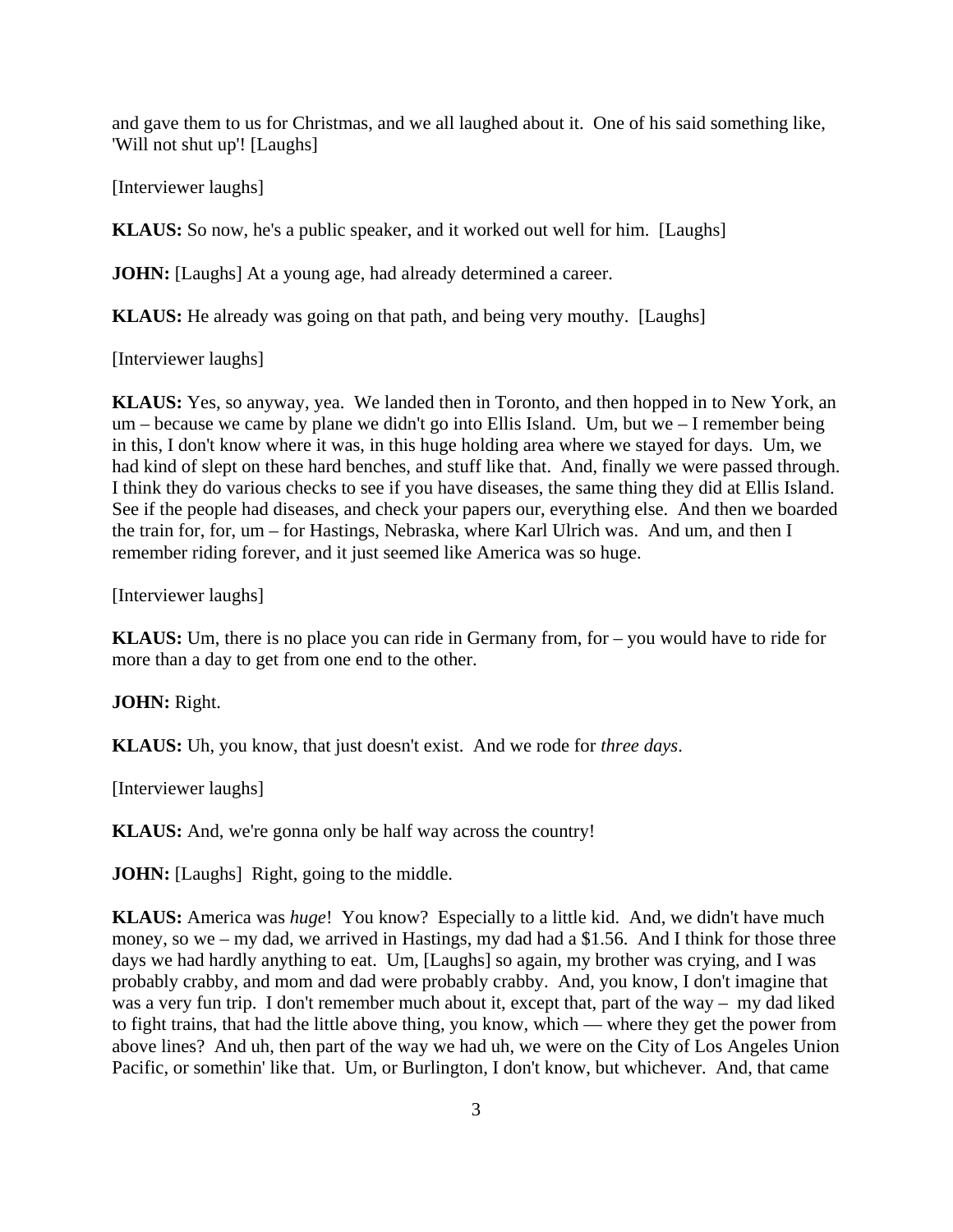right through Hastings. And we arrived like uh, I don't know, early in the morning sometime, in January. [Sighs] I hadn't looked at the date, exactly.

**JOHN:** Oh, that's all right.

**KLAUS:** Early in the morning, in January. Cold – it was just *freezing* cold, and...

**[IN UNISON]:** Great Nebraska winter! [Both laugh]

**KLAUS:** Yes, yes, terrific Nebraska winter. And, and they had, uh – I remember Dad asked the conductor, and he could read English pretty well, but he couldn't speak it. And he uh, he said, 'I will Hastings.' [Laughs] And the conductor, you know, the conductor said, you know, was giving him like a countdown: so many hours, and then so many hours.

[Interviewer laughs]

**KLAUS:** You know, so um, finally then, yea, we arrived there and Karl Ulrich took us in tow, and uh, had some rooms prepared. He had a big house, and his wife had recently passed away, so he had plenty of room. And his, and his children were kind of already moved out, um, on their own. And so, he had plenty of room in that huge house for four or five Germans!

[Interviewer laughs]

**KLAUS:** Uh, five by that time 'cause, you know – my father, mother, me, my sister Ana and baby Helmut, who still was crying.

[Interviewer laughs]

**KLAUS:** Um, and, so he put us all up. And, I remember thinking, 'Man, this guy is rich! He has a TV! Wow!' Uh, and uh – everything was big and new – and yea, it was totally different, than Germany, which is kind of small, and the houses are smaller. And so, um – and there's no, like, yards in between the houses, or very little. It's all cramped together, you know. And, so this guy had a *huge* yard, looked like a park –

[Interviewer laughs]

**KLAUS:** – you know, for his yard! [Laughs] And it's, you know – looking back on it now, it's not that big! But, you know.

**JOHN:** When you were five...

**KLAUS:** You know, and it seemed like very, *very* big, so. Anyway, he took us in tow with him, and he put us up, and he got Dad a job at his restaurant. And, Dad washed dishes, for about a year. Like I say, he had \$1.56, and a wife and three mouths to feed, you know? So, you have to do something.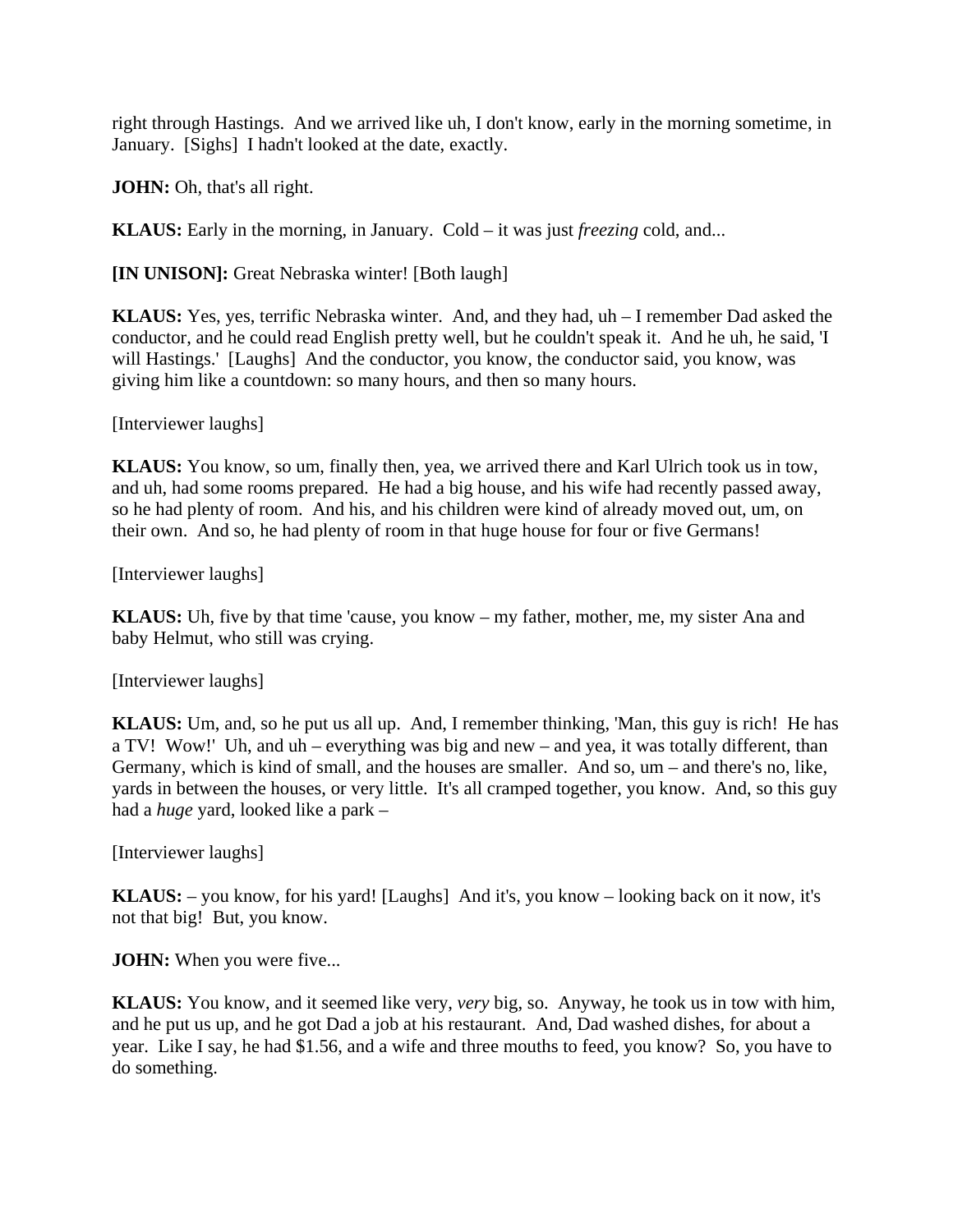### **JOHN:** Right.

**KLAUS:** Even though he had a Master's degree, you know, in college, you don't say, 'Hey! I won't *do* this job, because it's beneath me.' You know? 'I've gotta feed some kids!' And, he did it. And, um – then, you know, so he washed dishes for almost a year. And uh, then he finally got a little better job um, with um, one of the very big companies, still, in Hastings. (?Dutton Lansing? $)$  –

### **JOHN:** Mmhmm.

**KLAUS:** If you've ever been there, you can't, you can't miss, you know...

**JOHN:** Can't miss the Lansing building! [Laughs]

**KLAUS:** Yea, Lansing's own a lot. And he had, had a weird relationship with old man Lansing. Now, here's this guy who had become wealthy beyond his wildest dreams, off the war. And Dad, who had seen it from the mud angle, uh, slopping through the mud. And they became friends, and – I learned English from the neighbor girls. My father learned it from this multimulti millionaire, uh, who he started out as working as a gardener for. And they sit down and, you know, to Hal – uh, the old man Lansing – it was fascinating to hear about, you know, the other angle of the war, 'cause I mean, he had just *made* stuff, and got rich, you know? And to him, it was fascinating to hear about what the war was like for, you know, especially in Russia. Which most people in the U.S. don't even know about. Um, but which was where the was turned, really.

#### **JOHN:** Mmhmm.

**KLAUS:** Um, because eight out of every ten German soldiers that died in World War II were killed in Russia. So, without that contribution, the world would have been in deep trouble. So, anyway, but they developed this really weird kind of relationship. Uh, a *close* friendship. I remember my dad crying when he died. Uh, and um – but then, he was hired on by his sons, who were also, also out there. And also, you know, then wanted to run in the company. And um, they were also – they all shared in their father's good fortune, and they're – so, were also millionaires on their own, so. He became their gardener. So, then when Father actually decided he had the call to the ministry, uh, they didn't want him to leave. Uh, Hal – Hal Junior – who Dad was working for then, promised Dad that if stayed with him uh, he would put all of his kids through college. You know? Because, he was a big donator to Hastings College.

#### **JOHN:** Sure.

**KLAUS:** He was a big benefactor there. Been nothing for him to pay all our way, which later, when I *wanted* to go to college –

[Interviewer laughs]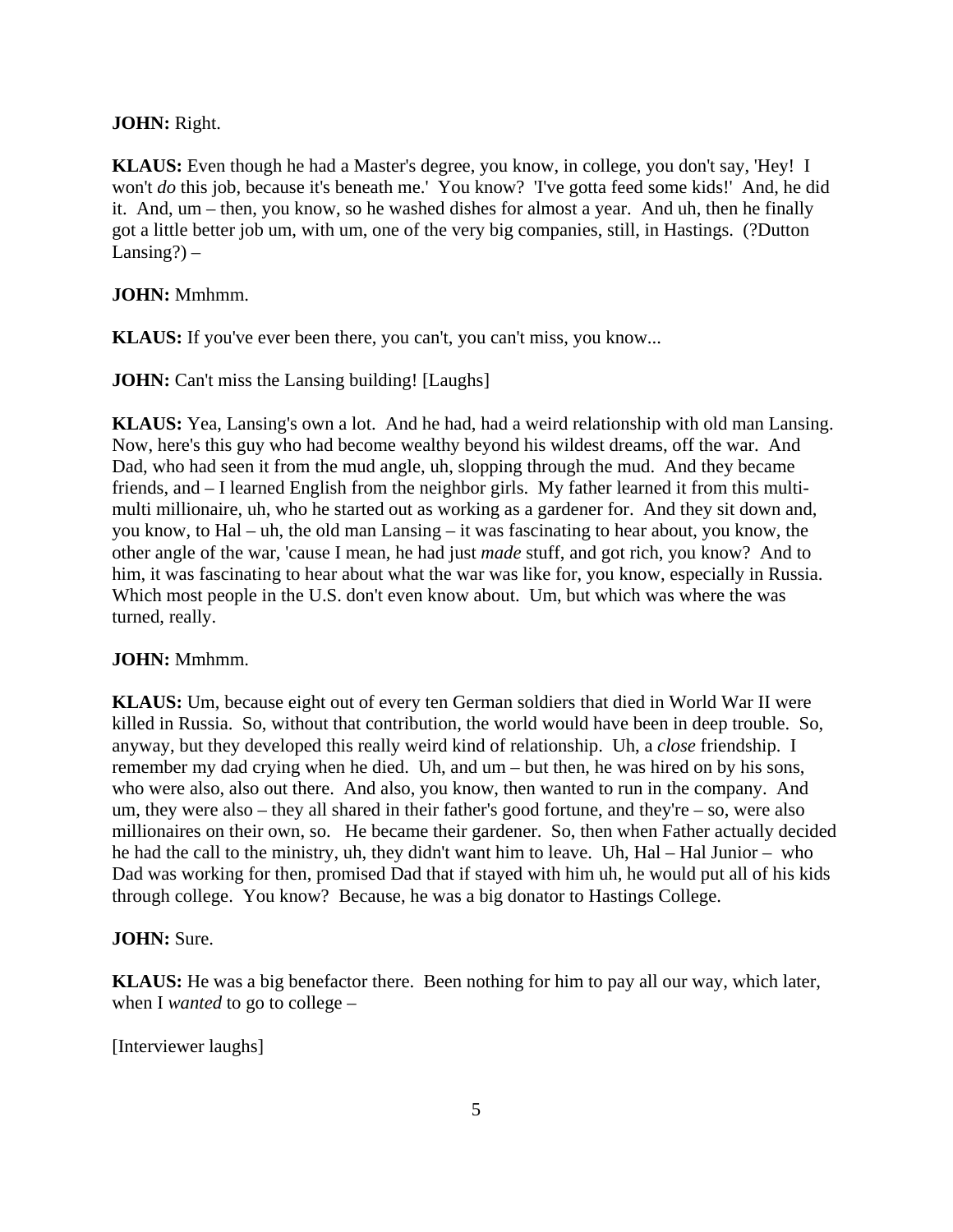**KLAUS:** – I was like, you know, 'Why didn't Dad stay there?' It would have been all free. But uh, that's not how it worked out. So, um...You want to hear about some of my traumatic experiences?

**JOHN:** If you want to share them, sure.

**KLAUS:** Well, yea well, you know – I said once, my first memory of life was going to eat at the concentration camp. Wondering if the guys would shoot me, and hoping that they wouldn't shoot me 'til after dinner. And then uh, you know, we came here. And I never forget, we were uh, walking down the street, had just got some groceries or were going to get some groceries, something. And, somebody came up to us and spit on us, me and my mom, and said, 'Get on the plane you came in, and get the hell out of the country. And go back to the goddamned Germany'. or something like that. I never forgot that. I don't know, it was kind of  $a$  – yea, well, traumatic experience.

**JOHN:** It would stick with you, yea.

**KLAUS:** Then uh, then later um, they had an article in the Hastings Tribune, about this new family of German immigrants that had moved in. And, it mentioned that Father was a soldier, and it had all our pictures, and our address where we lived, and everything. And, our neighbor came over and tried to arrange a fight between  $me - I$  was like, five or  $six - and$  his son, who was like, eleven. And, this was to prove the superiority of Americans. Nothin' like stackin' the odds!

# **JOHN:** Right!

**KLAUS:** But uh, my dad found out about it and uh, that was the only time I'd seen him just furious and ready to fight, that was seen. It taught him a lesson, though, and he never again raised his hand against anybody else. But that day, he was ready to fight. And uh, 'course, I didn't know any better. I was just standing there.

**JOHN: [**Laughs] Right.

**KLAUS:** Uh, why did they – why did they want me to fight? You know? Uh, and then later, we moved to Fremont and uh, my dad went in to the ministry. And there, I can recall being 'depantsed' in front of school, and beaten up by kids that I thought were my friends. Well, that's, that's kind of, you know, um – if I were to look back on my life I'd say these things had a negative effect. [Laughs]

[Interviewer laughs]

**KLAUS:** And, I never wanted to trust anybody. Um, that's probably why I'm single today. Um, I've found it very hard to establish trusting relationships, um, outside of my family. Um, because they never turned on me and wanted to beat me up. And, I always had an interesting nightmare all my life. And it was like, um – I described it as from the book 'The Invasion of the Body Snatchers'? Or, from the movie uh, where,  $uh - I$  had seen that when I was a kid.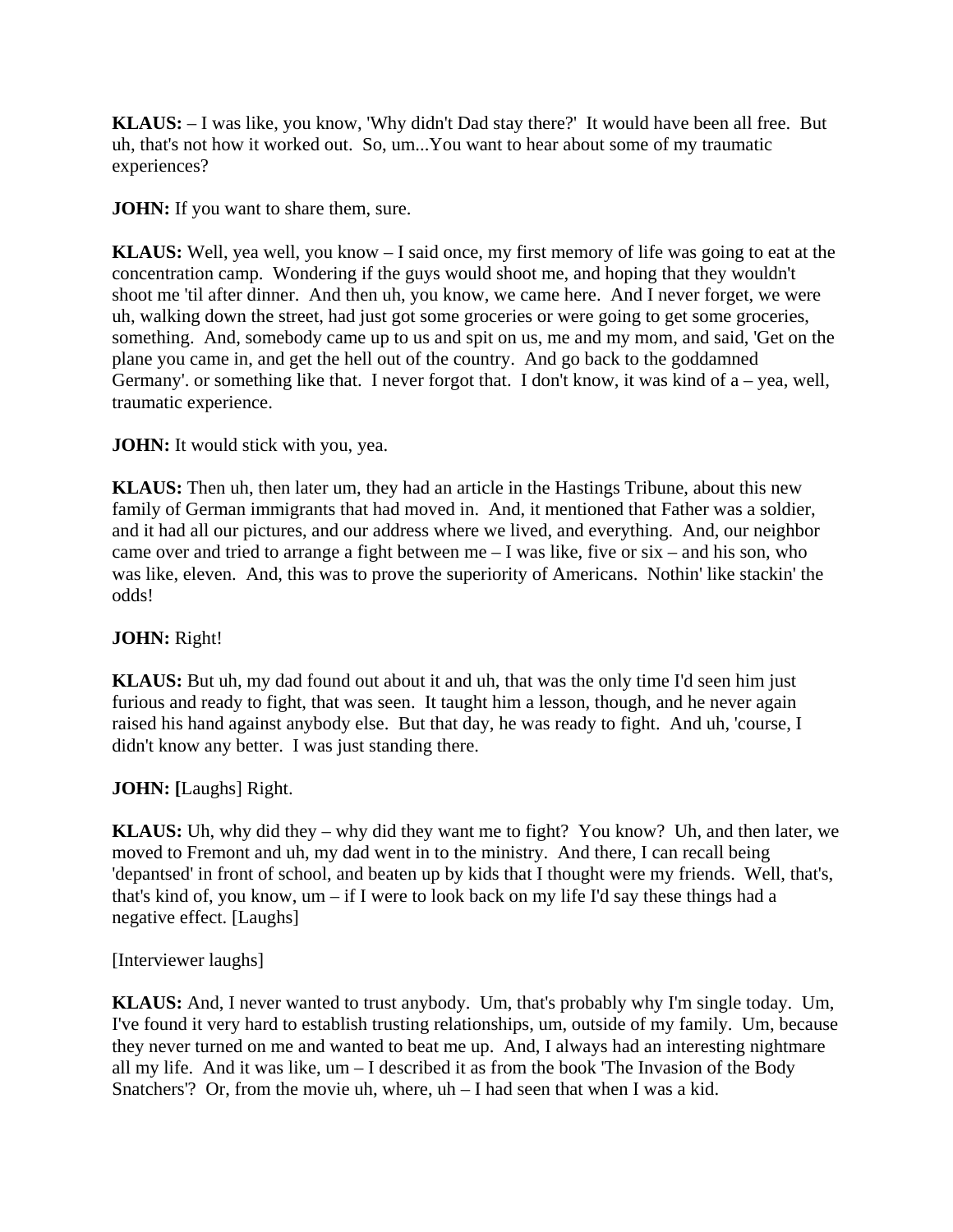[Interviewer laughs]

**KLAUS:** For some reason, I think on a Saturday Morning Special, or *some*where, um, where suddenly the whole town turns against – it was essentially a metaphor for anti-Communism, how people can change and stuff like that. And uh, if you've ever seen the movie.

**JOHN:** Mmhmm.

**KLAUS:** Um, and  $I$  – at one point in the movie, he's running away. Even the girl, the girl that he liked, suddenly changed in to this alien. 'Cause they take you over when you are asleep. And, she suddenly changed, and then everybody in town is running after him. [Laughs] And that's the one nightmare I've had all my life. Of running away, and *everyone* is out to get me. [Laughs]

[Interviewers laughs]

**KLAUS:** Which is bizarre and foolish, and uh, childish. But, uh...

**JOHN:** But it still had some basis, as you were talking about. You know, growing up.

**KLAUS:** Yea, well, that's the stuff that happens. And uh, you know, now if I were to meet the people that 'depantsed' me, or the guys that beat me up, or anything like that...I would understand what they were going – what they were feeling about me, you know? Um, this sudden German kid, you know? And, because of the media and everything else, all Germans were obviously Nazis, and my dad had been in the German army, therefore he was obviously a Nazi. And it wasn't true, but um, you know, I –

**JOHN:** But, yea, most Americans don't realize that, that they weren't *all* a part of the party.

**KLAUS:** Yea, yea. I mean, I was even born *after* the war, so, you know –

**JOHN:** [Laughs] Right! You had nothing to do with it.

**KLAUS:** How did I have anything to with it? So, but – you know, that even, it like, shows how little people know, in this country. Um, about the war and everything. Even in like, 1978, we had this guy – found out later he had never even *been* overseas. He had, like, spent his – done his patriotic duty at Ft. Dixon –

[Interviewer laughs]

**KLAUS:** [Laughs] Defending New Jersey, defending the United States from, from the Japanese and the Germans. Um, never even been. You know, but he had kind of broke in, forced his way in to the parsonage in Cordova, Nebraska, which is only like, fifty miles from here. And this was in 1978, um – and, demanded to talk to Dad about the war and about the Holocaust. And uh [laughs], my brother – well, at the time, my *little* brother – was working on the railroad. That was a tough little S-O-B!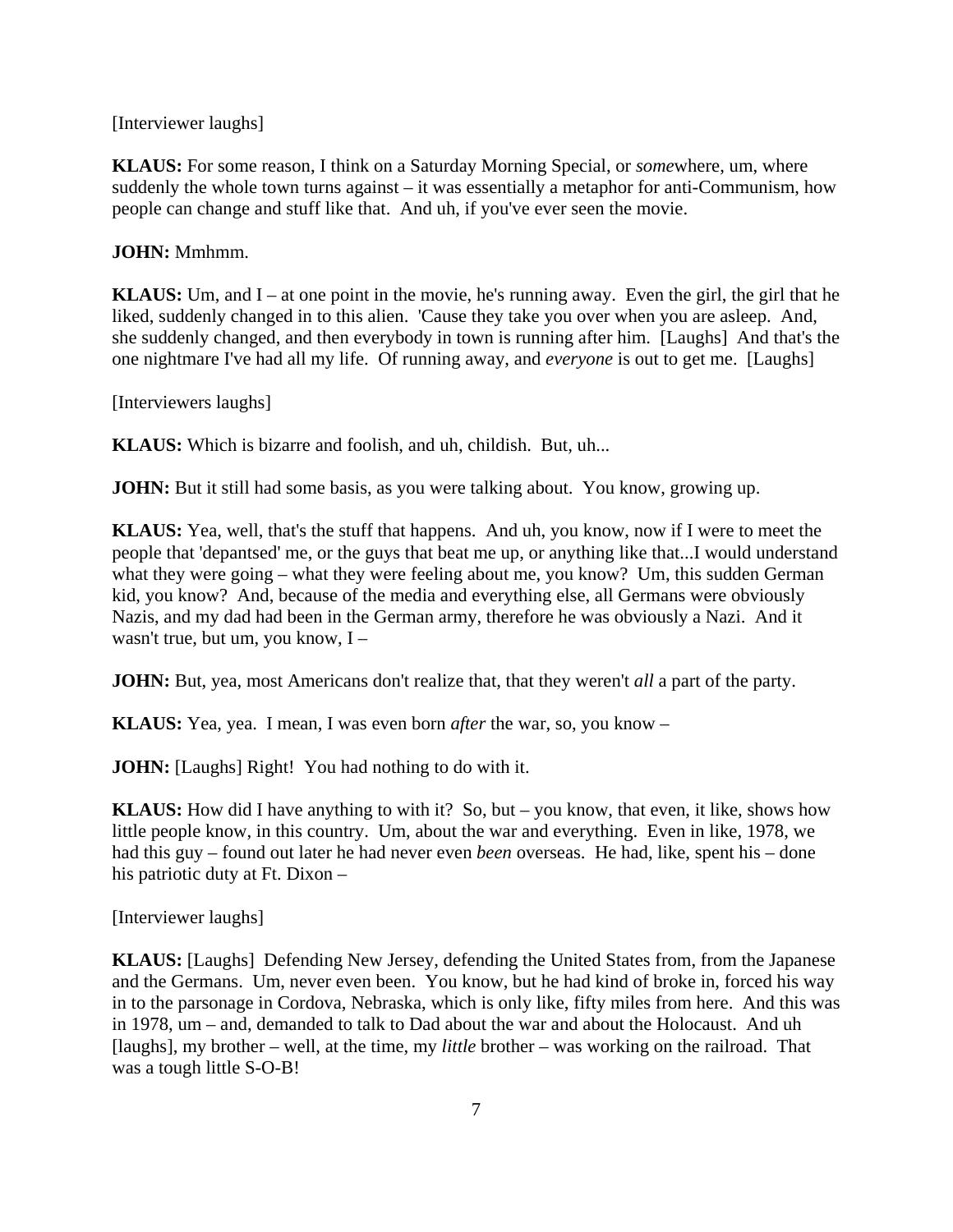**JOHN:** Wasn't such a little guy! [Laughs]

**KLAUS:** No, no, no! He had started out on a tie gang –

**JOHN:** Okay.

**KLAUS:** – where you run a little five-pound sledge, repairing uh, railroad ties – *all* day. And, he had some pretty big arms! [Laughs]

[Interviewer laughs]

**KLAUS:** And, this guy was like, I don't know, fifty, sixty years old. The guy who had, you know, wanted a explanation of the Holocaust, you know, from my father. And, Harry, you know, kind of rudely escorted him out to his truck. And, my dad said, 'Don't hurt him!' And that was just, you know, the way he was, you know? Um, well, it's just something that happens, you know?

**JOHN:** Yea.

**KLAUS:** And like I said, you – if you look –

**JOHN:** Even what, thirty-three years later, roughly, or thereabouts. Thirty-some years later.

**KLAUS:** But, you know, it kind of – it seemed like, for our family, that kind of stuff was always in the background. I mean, it was *always* there. You know, and I was working for the State, and I had told some guy, you know, that I was working with that my father was a German soldier. And he said, 'Well, which concen – which Nazi concentration camp did he work at?' Like he – as if he had worked at Auschwitz, or something like that. And, it was just like, a stupid comment. I said he was a *soldier*, I didn't say he was a death camp guard.

**JOHN:** Right.

**KLAUS:** Um, he was far too busy ducking Russian bullets to worry about, you know, killing people, you know? So, you get just stupid, ignorant comments like that. Um...

**JOHN:** Lack of understanding?

**KLAUS:** Yea, a little. It's just, I felt like – man, how can I even start to explain something, when there's that little understanding –

**JOHN:** Right.

**KLAUS:** – you know, of what the situation was. JOHN: When you have to start pretty much at the ground floor, you'd have to explain everything.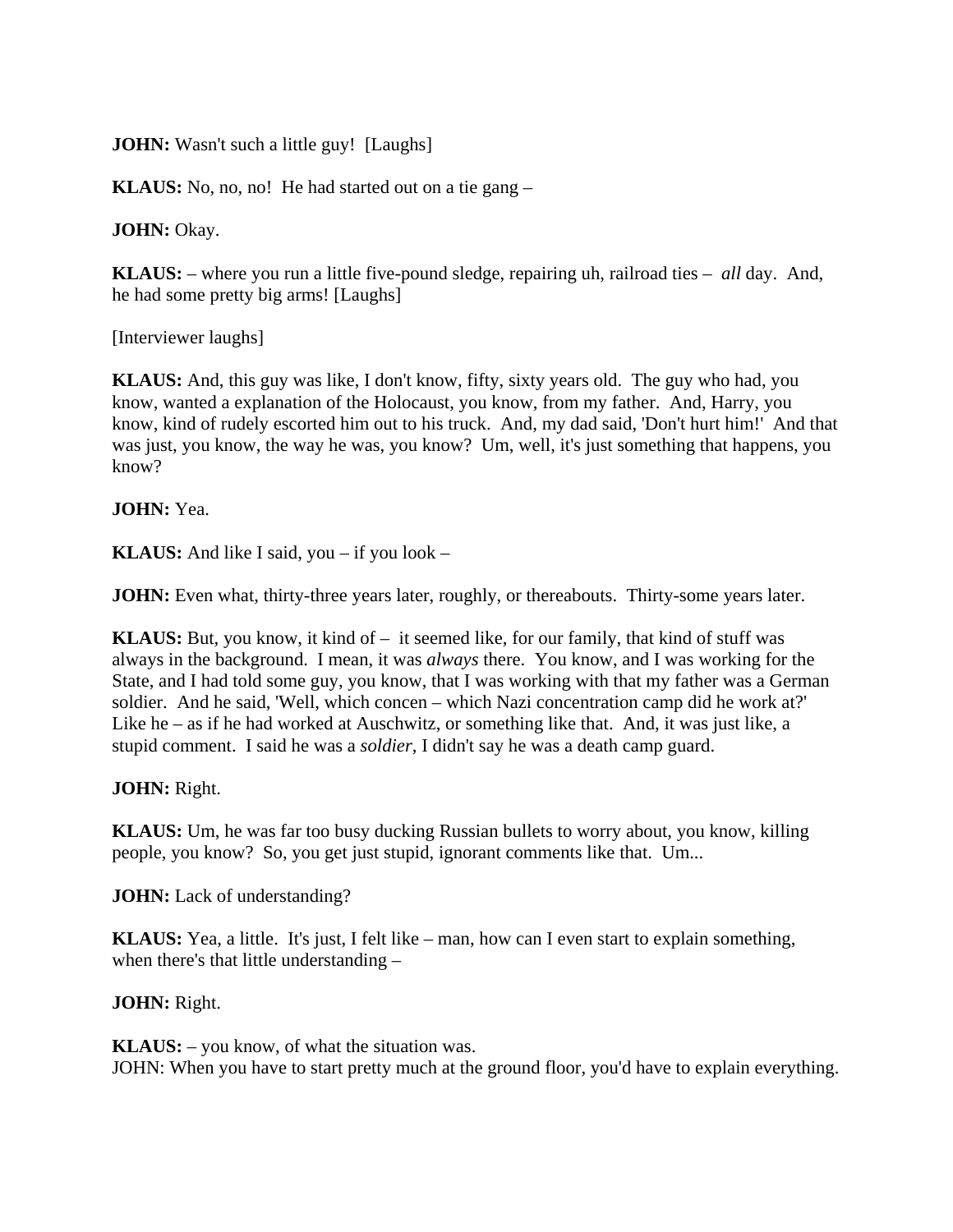**KLAUS:** At the ground floor, right, exactly. So, so yea, well. Well, what else?

**JOHN:** Well um, how about, when you were a kid, how was learning English? I mean, was that something that was tough? Or, was it part of school?

**KLAUS:** No, it was actually very easy. I learned it from the neighbor girls.

### **JOHN:** Oh.

**KLAUS:** Like I said, they had learned English from this multi-multi millionaire.

[Interviewer laughs]

**KLAUS:** Because, yea, he used to mow the lawn –

**JOHN:** Right.

**KLAUS:** – and then they, he said, yea, they'd always bring out a pitcher of lemonade, and they'd sit under this tree. And, they'd speak, you know, at first in very broken, you know? But my dad was avid in learning English *immediately*. And he had a picture dictionary, and a regular dictionary and he tried to read a lot. And, he always was reading like, the newspaper, and there was the dictionary, there.

[Interviewer laughs]

**KLAUS:** And then, pronouncing out words, and stuff like that. But, I had it *very* easy. Um, I learned from the neighbor girls.

[Interviewer laughs]

**KLAUS:** And, plane – uh, we came here in January, and by that fall, I knew enough English that I could start in school. And uh, of course, my sister, she didn't have to (unintelligible) all this, she was still only like, three at the time, so she still had a few years to pick it up, you know? But uh, yea, the two neighbors girls uh, taught me English. And, I actually met one of them when I was in college.

[Interviewer laughs]

**KLAUS:** Uh, because – this is kind of embarrassing, because at the time, when I was little, I had promised to marry her. [Laughs]

[Interviewer laughs]

**KLAUS:** I had said, 'I'm gonna marry you.' And she said, 'No! I will run away if you do!' Or, something like that.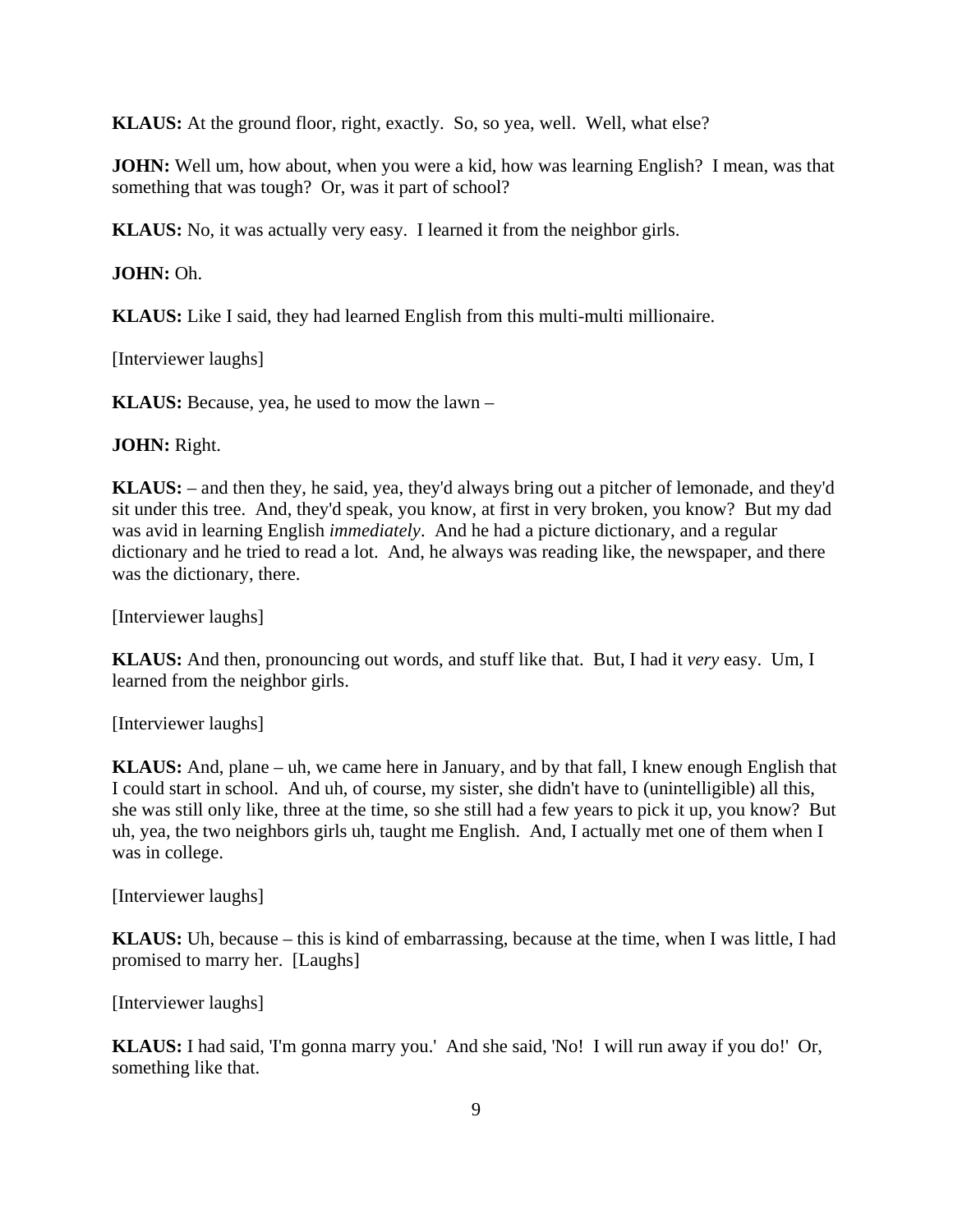**JOHN:**[Laughs] The way kids play.

**KLAUS:** Yea, and so, so then – but, we laughed about that when we met again. And, she is – you know, I lost track of her. I have no idea where she is now, but I should thank her for teaching me English! You know, and they were extremely nice people. But, you know, we had a lot of cultural misunderstandings, too. Like uh, the first time we went over to a family – I think I mentioned that in the book – uh, we went over to some – we were invited somewhere for dinner. And we uh, they brought out the dinner and everything, and it was sittin' there, and then they put like, a ear of corn on each person's plate. And my parents, at first, looked at each other aghast. I mean, you know, 'cause in Germany corn is only fed to hogs, and were these people trying to  $-$ 

**JOHN:** Were they trying to insult you? Right.

**KLAUS:** Yea, yea, was it an insult?

[Interviewer laughs]

**KLAUS:** You know, a subtle insult? Thinking, you know, you're all pigs? Or something like that. And, then, you know, of course these people dug in themselves!

[Interviewer laughs]

**KLAUS:** Into the corn. And so then, you know – uh, at first, you know, it was like, 'Oh, this tastes funny.' You know?

## **JOHN:** Right.

**KLAUS:** And we kind of stayed away from it. But, I mean, later we all came to love corn, in *everything*! It's just the American thing! But at first, you know, it was like, the corn – was, you know, they weren't real sure if that was an insult or, 'Should we get up and leave?' And then uh, you know, they asked us over for dinner and a visit, you know? And, we ate dinner and sat around for half an hour, and then they kind of acted like they wanted us to leave. Not, not really like that, but like, you know, it was – and Dad said, 'Well, in Germany, for a visit – you go somewhere for a visit, you stay like, five or six hours!' You know, it's not like dinner, and half an hour and good-bye [Laughs]

**JOHN:** Sometime before bed, you leave.

**KLAUS:** Yea, you know. But uh, you know, there is just a – so I said, that was kind of different. And then, um, our neighbor once, um – we were over there for a little visit, and um, he uh, he thought he was being really gracious by offering us all a soda. And, of course, you know, that tasted like something we had never, ever tasted, you know? But it fizzed a little bit like, you know, maybe, you know, soap bubbles or somethin' like that. So my brother took off his shoes and his socks, and started washing his feet with it.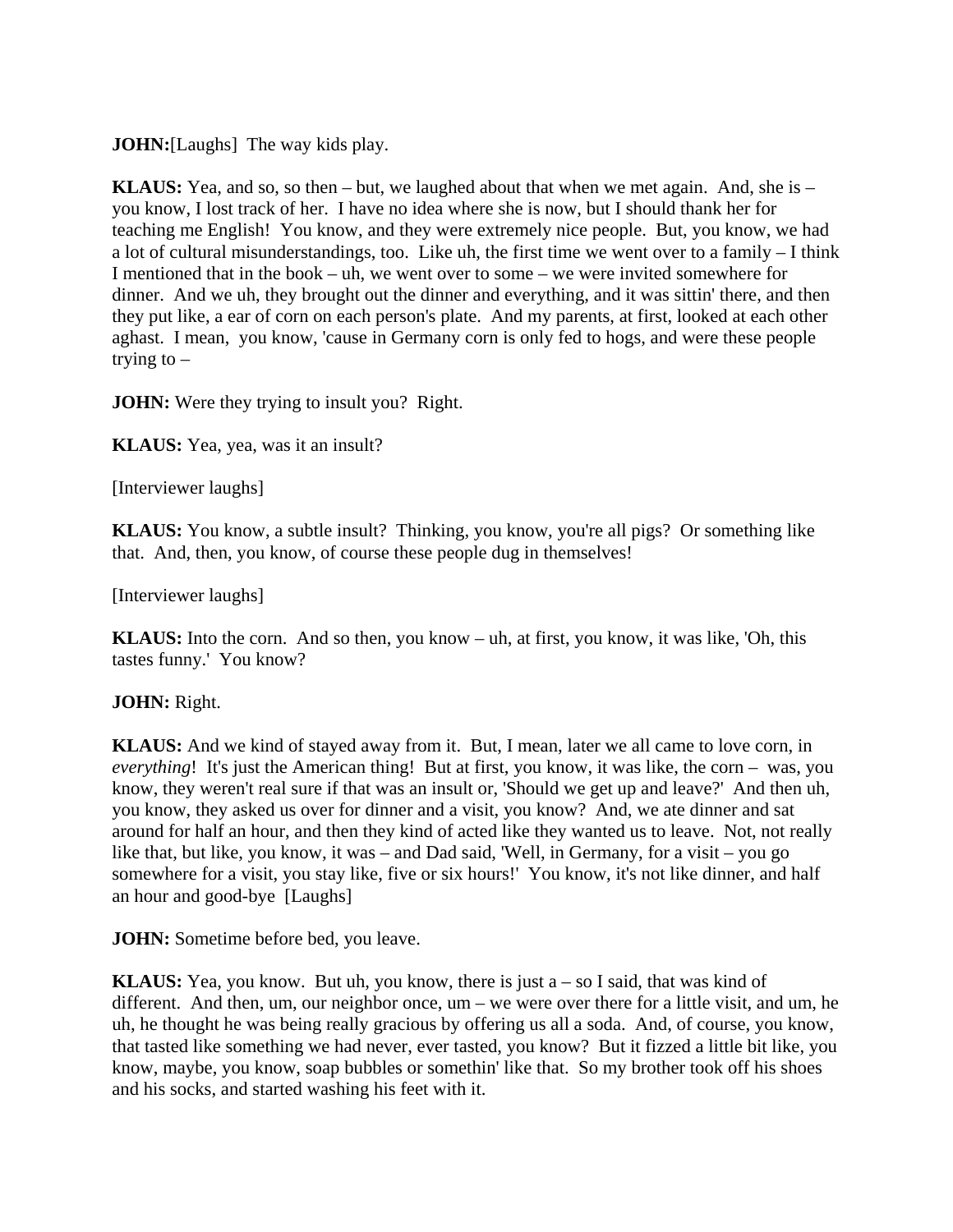[Interviewer laughs]

**KLAUS:** [Laughs] Well, you know, there might be soap bubbles in there, or something, you know?

**JOHN:** Right, right.

**KLAUS:** And, it's like, yea, what? We're supposed to drink this?

[Interviewer laughs]

**KLAUS:** I don't know, you know? So, yea, he washed his feet with that, with uh, pop.

**JOHN:** I'm sure that had an interesting result. [Laughs]

**KLAUS:** Yea well, you know, it's like – cultural differences, you know?

**JOHN:** Right.

**KLAUS:** You didn't know that this is what this was. Now, of course, America is known worldwide for our Coca Cola and Pepsi Cola!

[Interviewer laughs]

**KLAUS:** You know uh, and you know, now probably, even coming from Germany, you would understand what that was. You know, but uh, I found a lot of differences when I went back in Germany, in like 1982. You know, for instance, like they will – they won't drink an entire pop, you know, that's too, you know – um [laughs], they'll like have a, a ceiling, lid, you know – give you about half of it, and put the rest away. You know, for another day. So, it's like, 'You're not gonna give me a whole pop? What is this?'

**JOHN:** I don't know if you've encountered this too, but um, I noticed – they don't really like ice?

**KLAUS:** Mmhmm.

**JOHN:** If you ordered a pop, there was no ice.

**KLAUS:** Mmhmm. Well, it's not – the whole refrigeration thing is totally different over there, you know? And, a lot of them, like my aunt, I don't think they had a real – well, they had the little refrigerator, where they kept food and other stuff. But, like all their pop and all their beer was just down in the basement. You know, um, there's no such thing as ice in your pop. Um, there's no such thing as an ice cold beer. Uh, you know, it was *cool* at most – at best, you know?

[Interviewer laughs]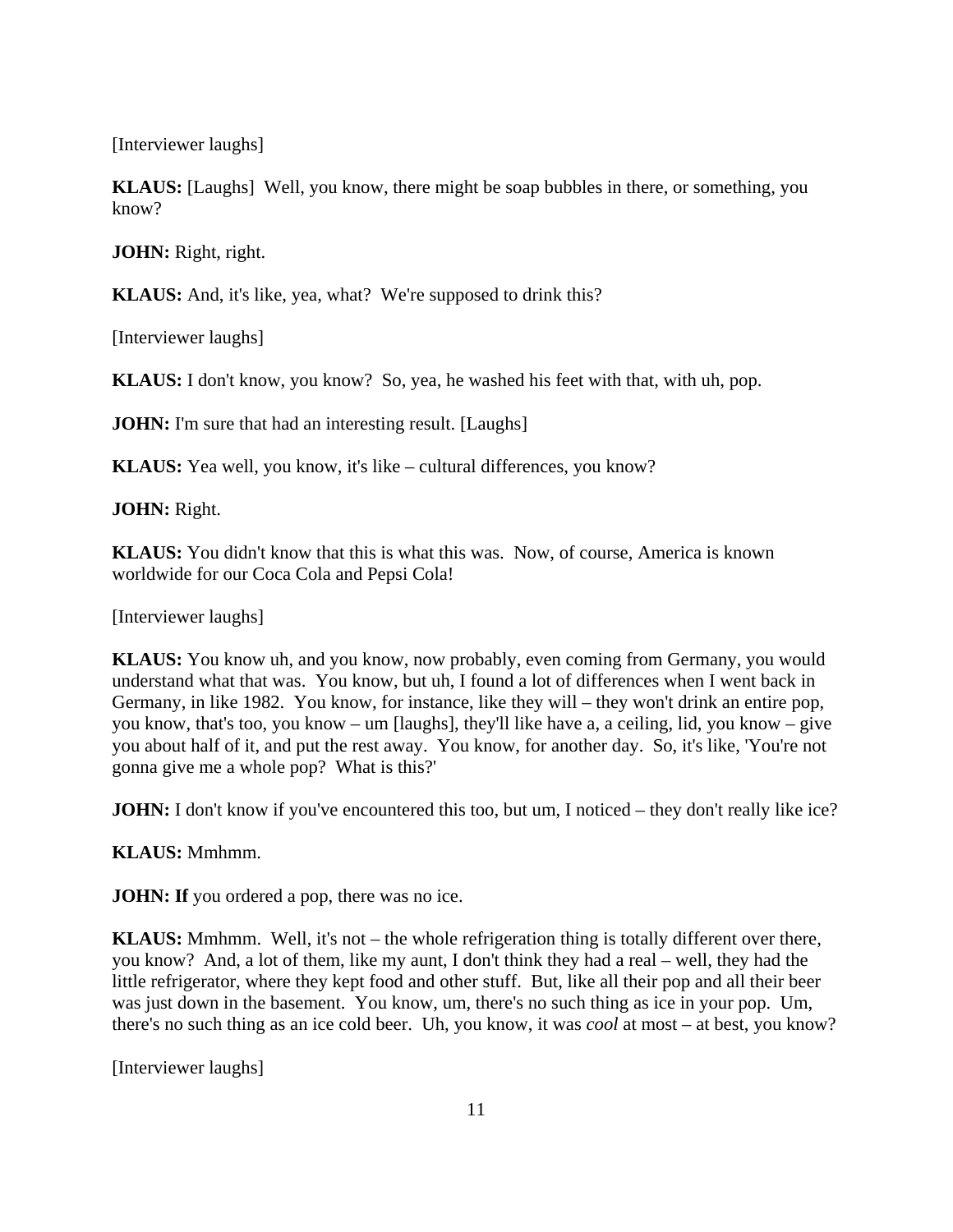**KLAUS:** Um, and uh – that was just completely different, but that's the way they do it, so.

**JOHN:** Any cultural things? Any traditions your family had, from Germany, that you kept when you moved to the U.S.? You know, like, Christmas traditions, or things like that?

**KLAUS:** Yea, well we kept one of those. Um, Christmas was always my father's favorite holiday. And uh, we – and it was the German tradition of Christmas Eve. We don't, you know – what? You do it Christmas morning? Oh! What's that about? You know? It was always Christmas Eve, was *the* day. Uh, you know, and he'd always have an early afternoon sermon – service – and then we'd just *rush* to get home!

[Interviewer laughs]

**KLAUS:** 'Cause, and then of course –

**JOHN:** Of what's at home. [Laughs]

**KLAUS:** Yes! We know what's at home. The *presents*! You know? But it was like, uh – you know, I remember our first Christmas here, I think, we wouldn't have really had a Christmas, except for the Salvation Army brought over some uh, uh – they brought over a tree, and they brought a few fixings for the Christmas dinner. Some potatoes, and I think, a roast or something like that. Or a ham. And uh, and then uh, they brought each of us kids a toy. And, you know, that was a pretty good Christmas. Even though, you know, you know, we didn't have thirty presents apiece. You know, it was a -- we were all thankful for what we *did* have. Um, so. And, we continued that tradition. I mean, my dad used to love to decorate the Christmas tree, and everything had to be just so, kind of put a lot of icicle on there. He was – well, he was kind of an artist, artistic type, too. And he had a real arrangement, uh – arrangements for stuff like. And a real eye for symmetry and everything. Always had a beautiful tree. And, but that was always our, our main holiday, was that. Um, that Christmas. And, I can recall how we used to, how we'd always get like, one toy. And then, the other presents would have socks. Socks and underwear! You know uh, we of course, you know, 'Oh, rats! Mom bought us more socks.'

[Interviewer laughs]

**KLAUS:** But um, you know, it was a necessary thing and so you got it at Christmastime. We were extremely, always extremely poor. Even then when my dad went on into the ministry. Um, I have no idea how he managed – mom managed to feed us all, you know? Um, so I mean, I can recall her doing stuff like reusing aluminum foil. [Laughs] We had a stack of it! You know, and it – you know, 'Don't throw that away!' You know, 'That's expensive!' You know, uh, 'Eat everything – ', especially Dad, was, 'Eat everything on your plate! That food isn't, you know, there's people in the world today who would love that, have that dinner!' You know? And, he was *right*, but you know –

**JOHN:** Half the time! [Laughs]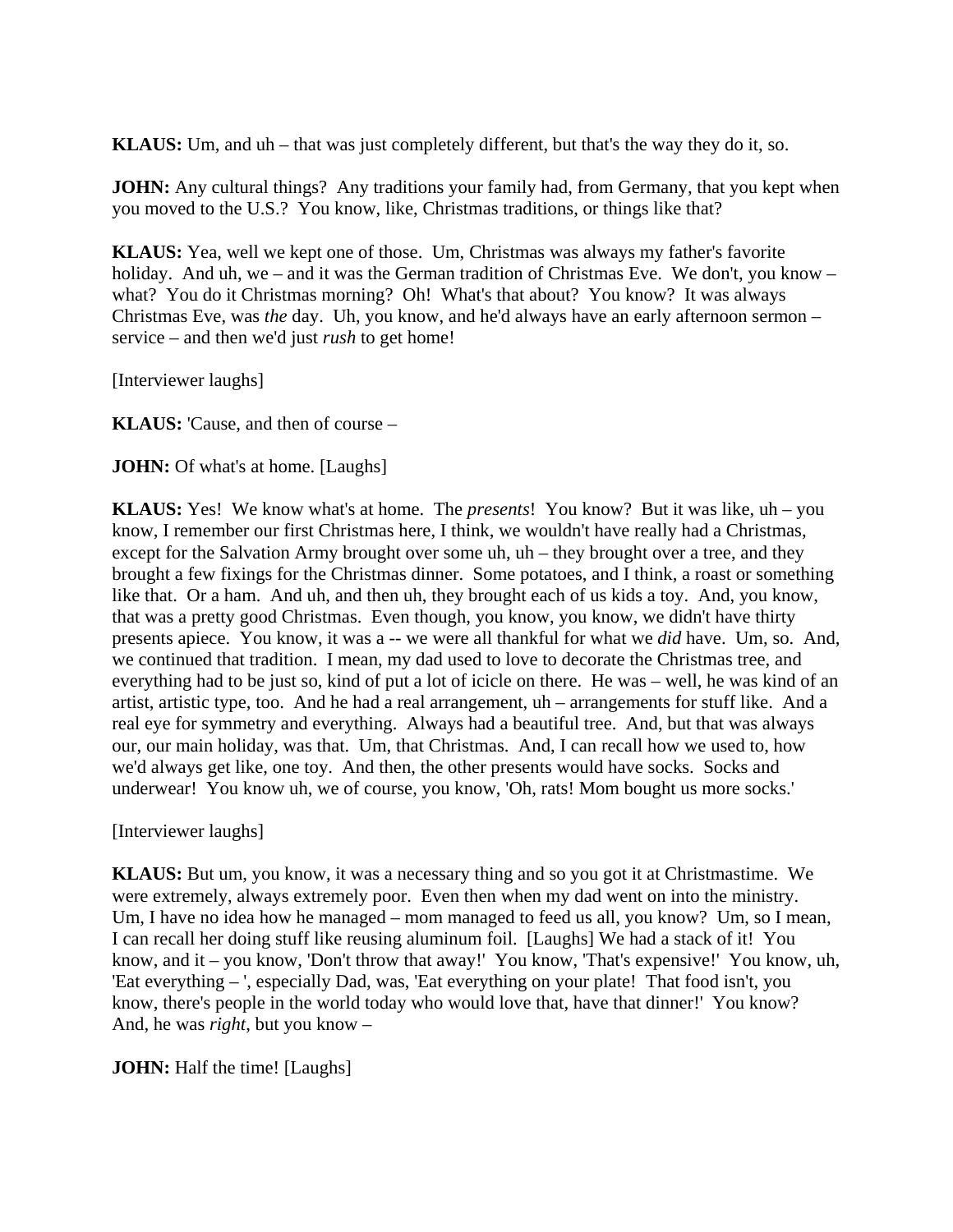**KLAUS:** Yea, well, yea. And, you know, from his background, you know, where they were starving a lot, and stuff like that. And they have the background of the (unintelligible) Germans, where they had a lot of forced starvations. Those uh, famines they had? Um, in the 1920's, and 1932, where his own father died during that. Uh, you know, to think of wasting food was just not done. And I, today still, *hate* wasting food. You know, and you'd tell, half of the time. You know, if – like, if I work at the house or something, there's just a little bit left. Well, I'll eat it! [Laughs]

[Interviewer laughs]

**KLAUS:** Rather than throw it in the garbage, you know? Uh, I just hate doing that. There's just something wrong. Uh, well, you know.

**JOHN:** Waste not, want not.

**KLAUS:** Yea, but that was the kind of thing that he grew up with, and that was the thing that uh, you know, they uh, passed on to us. As for other traditions, I don't know. Um, he was, uh – he demanded that we do very well in school, always. Um, and uh, would not tolerate anything, you know, any kind of sloppy grades. And if you got a 'C' – oh, you know, you just might as well consider joining the French Foreign Legion, because – [Laughs]

**JOHN:** Leavin' home! [Laughs]

**KLAUS:** Not even goin' home, yea! You know, because you were gonna have a little talk about that situation. But that's, you know, his background. You know, he was very educated, intelligent man, and he demanded that of his children. Um, we don't really have many other traditions that we carry on, as far as German traditions. Um...

**JOHN:** Were there any special foods or anything that, culturally, that you liked?

**KLAUS:** Oh yea, yea. Um, my mom still makes um – not so much for the other kids, but for me especially, she'll make uh, a couple German dishes that I just, uh – well, let me put it this way: you can feel your arteries harden, as you look at 'em!

[Interviewer laughs]

**KLAUS:** And it's like, uh, (?German?) is one of the things she makes, which is potatoes and um, dumplings. And it's all covered in, well, this chopped up bacon, which is uh, fried and then you pour all the bacon and all the grease over it. Over the potatoes and dumplings! And, it is – like I said, just looking at it you feel your arteries harden! It's like, oh! It's a heart clogger, but it's just *so* good.

**JOHN:** Oh, yea! Makes me think of – we're doing the interview in the summer, obviously, but during the winter, that kind of dish...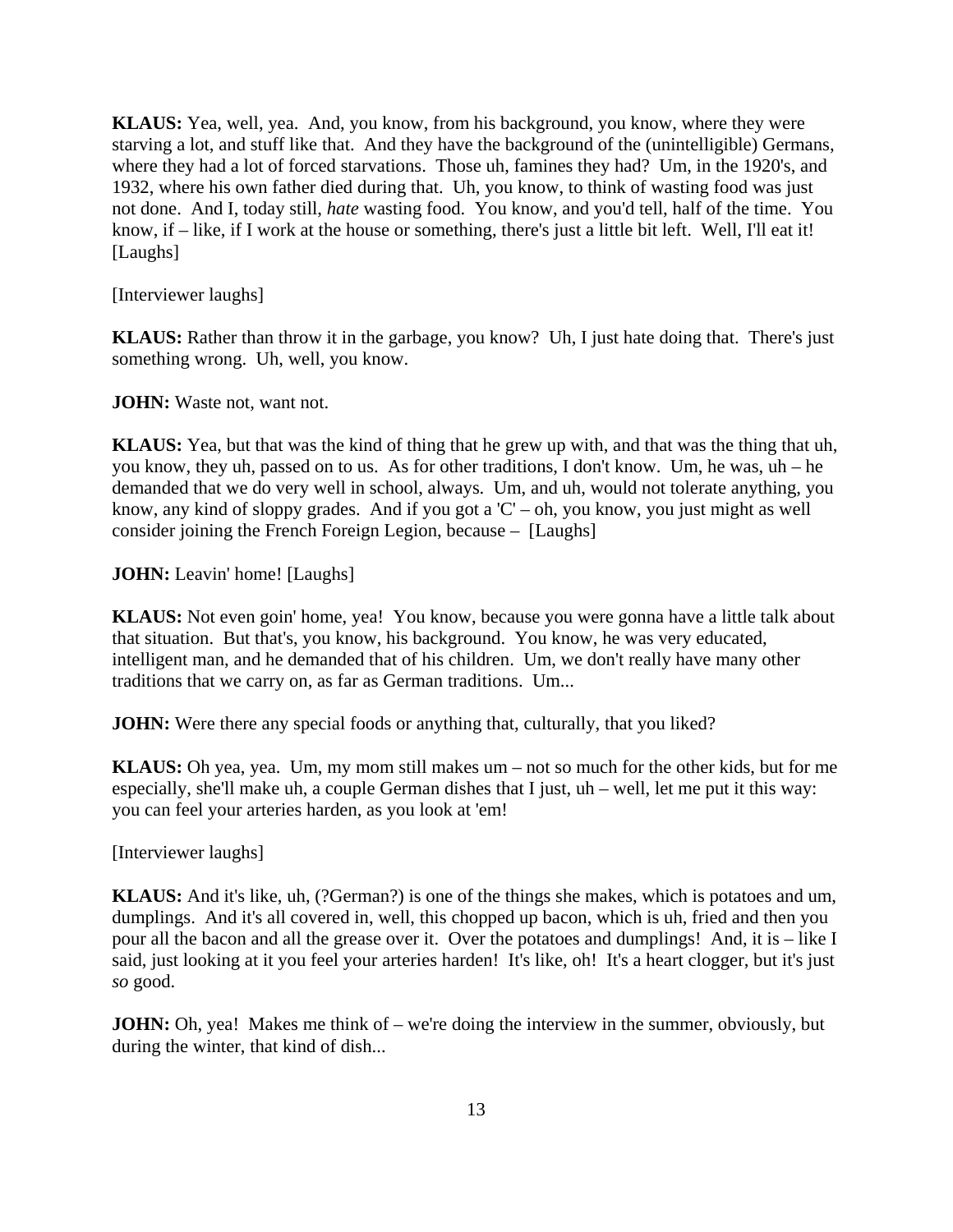**KLAUS:** Oh, yea. Well, you know, and it's – it would be perfectly okay, if you were out, out in the – you know, doing like hard, hard farmer work, you know?

**JOHN:** Like you said your little brother was doing, with the railroad.

**KLAUS:** Yea, or like, like it's a German peasant dish, you know? If you were hoein' potatoes for twelve hours a day, in the sun, yea! There's nothin' wrong with it!

**JOHN:** Yea, you're gonna work it off!

**KLAUS:** You know, because you *do* work it off, and it doesn't... But if you're – have a sedentary American lifestyle, where you sit at a computer, or you don't really work hard physically, then you know it's – it's *not* good! [Laughs] But, it is delicious!

[Interviewer laughs]

**KLAUS:** And then, there's, there's – you know, it's a lot of...Germans make anything with potatoes, you know? And so, we had – there were several dumplings and potatoes. You know, like make pancakes out of potatoes, and um, bake 'em, fry 'em, do every single thing in the world with 'em, and uh – I love potatoes. But uh, and then, she has another couple dishes that she makes, with uh – one there with big dumpling and have kind of a, a vanilla sauce over it, which tastes really, really good, and it's *really, really* bad for you!

**JOHN:** Is it like a desert, or is it like a main dish?

**KLAUS:** Yea, no, it's main dish.

**JOHN:** Oh.

**KLAUS:** Heaven forbid, it's a main dish! I mean –

[Interviewer laughs]

**KLAUS:** It's like, *way* – I wouldn't even begin to count the calories in that kind of dinner. But it's ridiculous. Um, yea well, and then you know, they'd like – when the (?German?), when my mom makes that, then it's also a tradition that they drink buttermilk! Which is like, the hugest, hugest, fattiest milk there *is*!

**JOHN:** Right!

**KLAUS:** You know?

**JOHN:** Liquid butter, almost! [Laughs]

**KLAUS:** Yea, it's like, you know, you eat this stuff that has potatoes in it, and dumplings in it, covered with grease and bacon bits, you know? And, then on top of that you eat – drink uh, you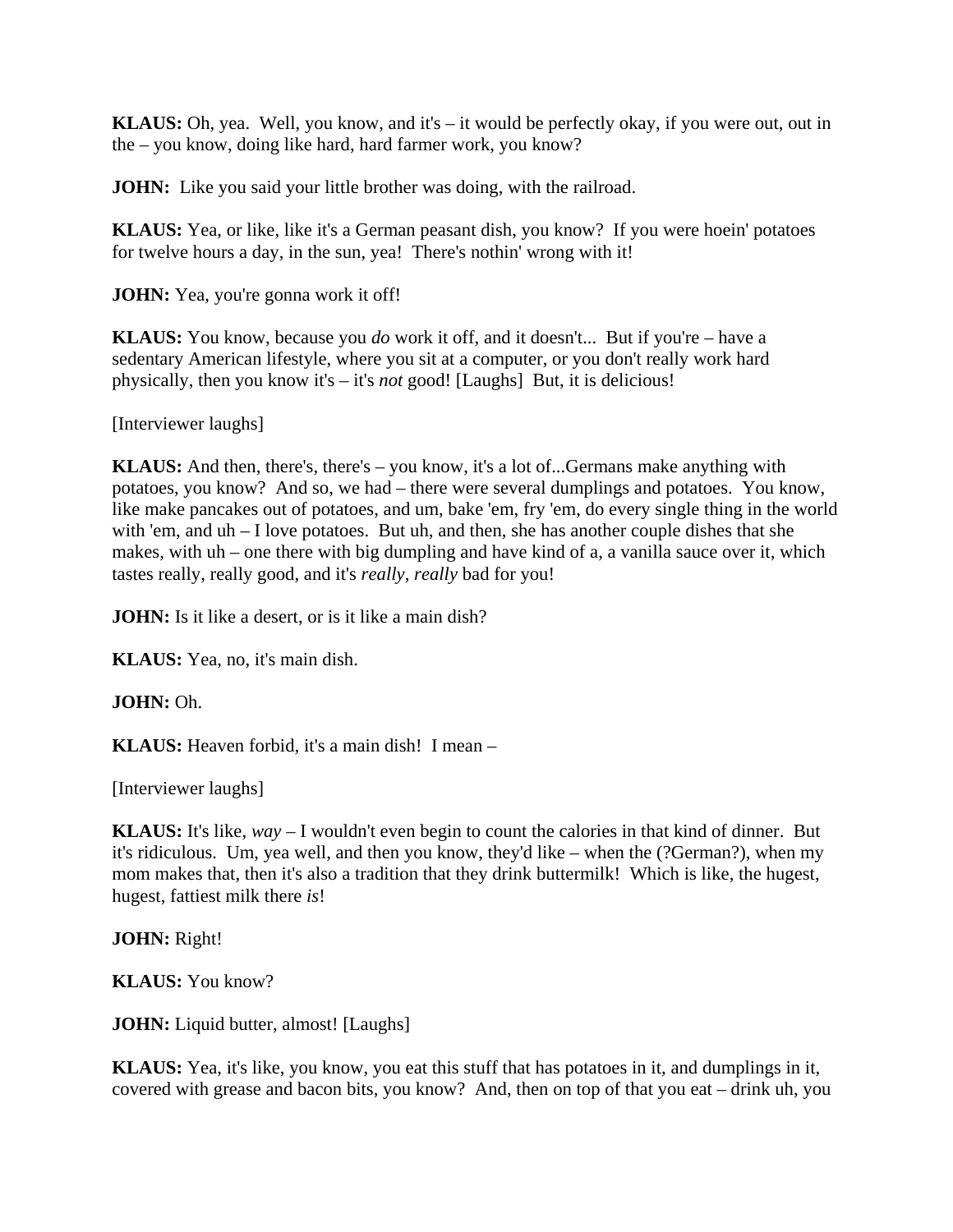know, buttermilk. And then, uh, not too bad, you have to have like, pickles or something. Dill pickles on the side.

**JOHN:** [Laughs] A vegetable, per se.

**KLAUS:** Well, you know, it's like – oh man, it was, you know, it was heart clogging. You know, and like I said, Dad and we had, uh – my mom is still a great baker and cook, you know. And she makes all kinds of baked goods, you know. Christmas at our house, there's always a million little cookies, and stuff like that, and cakes and everything. One thing I've found, when I went to Germany um, is they eat all day long. [Laughs] They start with breakfast and like, at ten o'clock we went out and had some sort of like, torte or little – with coffee. And then, couple hours later we ate, ate for you know, lunch. And then um, a few hours after that, you had to take your afternoon break, you know? And eat another like, doughnut or cake or *something*, you know? Along with coffee, again. And then a few hours after that, you're eating dinner! [Laughs] So, it was like, I'd always tell my aunt, you know, 'What, time to eat *again*?'

[Interviewer laughs]

**KLAUS:** You know, 'You guys eat all day long!' You know, 'You take like, an hour break in between!' [Laughs] Well, but I mean, it was a great time.

**JOHN:** Well, I don't know how it was there, but uh, when I was in (?Sharin?), the whole city shuts down for those, like, the extra two meals.

**KLAUS:** Yea.

**JOHN:** Like we do for lunch, especially in a lot of smaller towns, just... [Laughs]

**KLAUS:** Yea, yea. Oh yea, there's like, hey. Now, it's like, 'Gone to coffee', or, 'Gone to – ', you know, 'Coffee, get some coffee and cake.' You know? And they have all these little restaurants. And what I was amazed at in Germany, in Germany when I was there, every little town has a *great* restaurant in it. Um, it's like, the 'chain' thing doesn't exist over there, or it was just starting. Uh, they had McDonald's. Which, was interesting to go to McDonald's and actually have a beer.

[Interviewer laughs]

**KLAUS:** Have a 'McBeer'. Uh, that's the only reason we went. But, you know, I mean, when you have these – you know, I mean, like (unintelligible, name of German city) had a real nice restaurant. And it is only, less than a thousand people. Um, and then Rosenheim, which is right like, five miles from (unintelligible, name of German city), uh, had a number of really great little restaurants. There was one restaurant um, we went one place, where you had fish and you could go out back in their little stream, and like, pick them up.

[Interviewer laughs]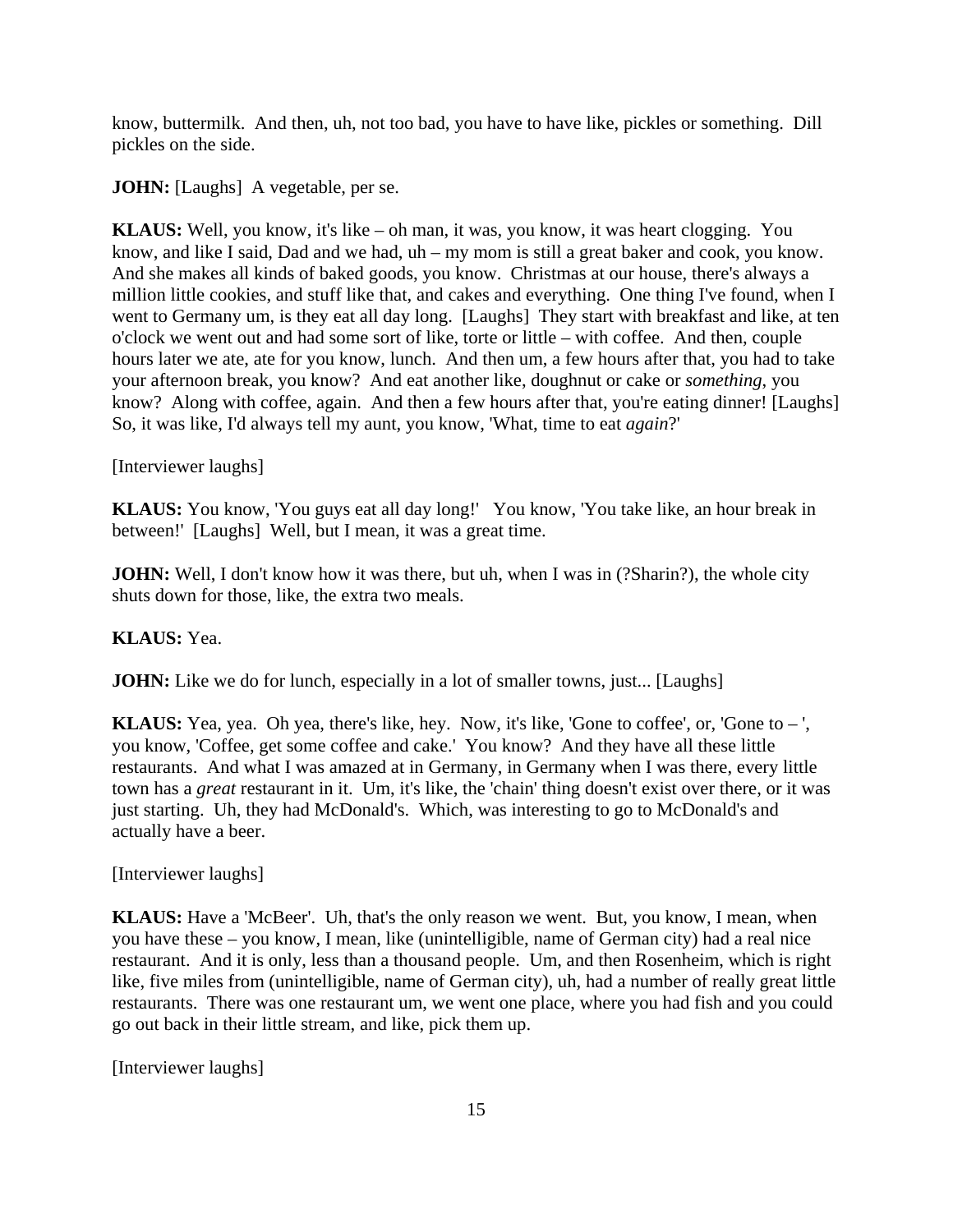**KLAUS:** 'I wanna eat you!' 'You are my dinner!' And, you know, and they'd get a net and pop 'em out. Flop 'em in the, you know, it was like, 'Yea, all right!' It was like now, where you – there's restaurants where you can pick out a lobster. 'He's dead! He's mine!'

[Interviewer laughs]

**KLAUS:** You know? Uh, but it was like that. But they had tremendous restaurants in *every*  little town. Um, you know, we stopped in the little village, and there was a great restaurant there, that had like...And, I noticed that food was always cheap, and *beer* was expensive. [Laughs] The *beer* they socked you with!

**JOHN:** They know where to put the value! [Laughs]

**KLAUS:** Yes, yes, you bet! They had like, you could get a great dinner, like several courses dinner, and it'd be like, five dollars. And then, a beer for four! [Laughs] You know –

**JOHN:** It was worth it!

**KLAUS:** Of course, it was like, three American – it was like, three American beers. You know, when they give you the stein of beer, they don't chintz around.

**JOHN:** Those liter steins (unintelligible).

**KLAUS:** You know, when it takes you two hands to pick up your beer, that's when you know that's a real beer. But um, yea. Uh yea, we uh – I still love a lot of German food, brats and stuff like that. I know –

**JOHN:** I know it's a strange question, and I apologize for interrupting –

**KLAUS:** – it's all right.

**JOHN:** – um, what's the difference between a German brat and an American brat? I notice, personally, I think there is a difference.

**KLAUS:** Yea, there is. Well, there's a difference between everything.

**JOHN:** Yea.

**KLAUS:** And even – even you go over there, even the coffee is different. And, *strong*. You know, and they, then they make it strong. But everything, um...Um, there's different spices, different – you know, it just *tastes* very different. Uh, you know, there's no way you could sit an American meal down, and it could be like, brats and stuff – and then have the same thing, supposedly, from a German, and the two would taste *entirely* different. Um, I happen to – you know, one of my aunts who I stayed with in Germany, had a little <br/>bakeri>, a bakery uh, like right on the next block. And you wake up in the morning and you can just smell – you just smell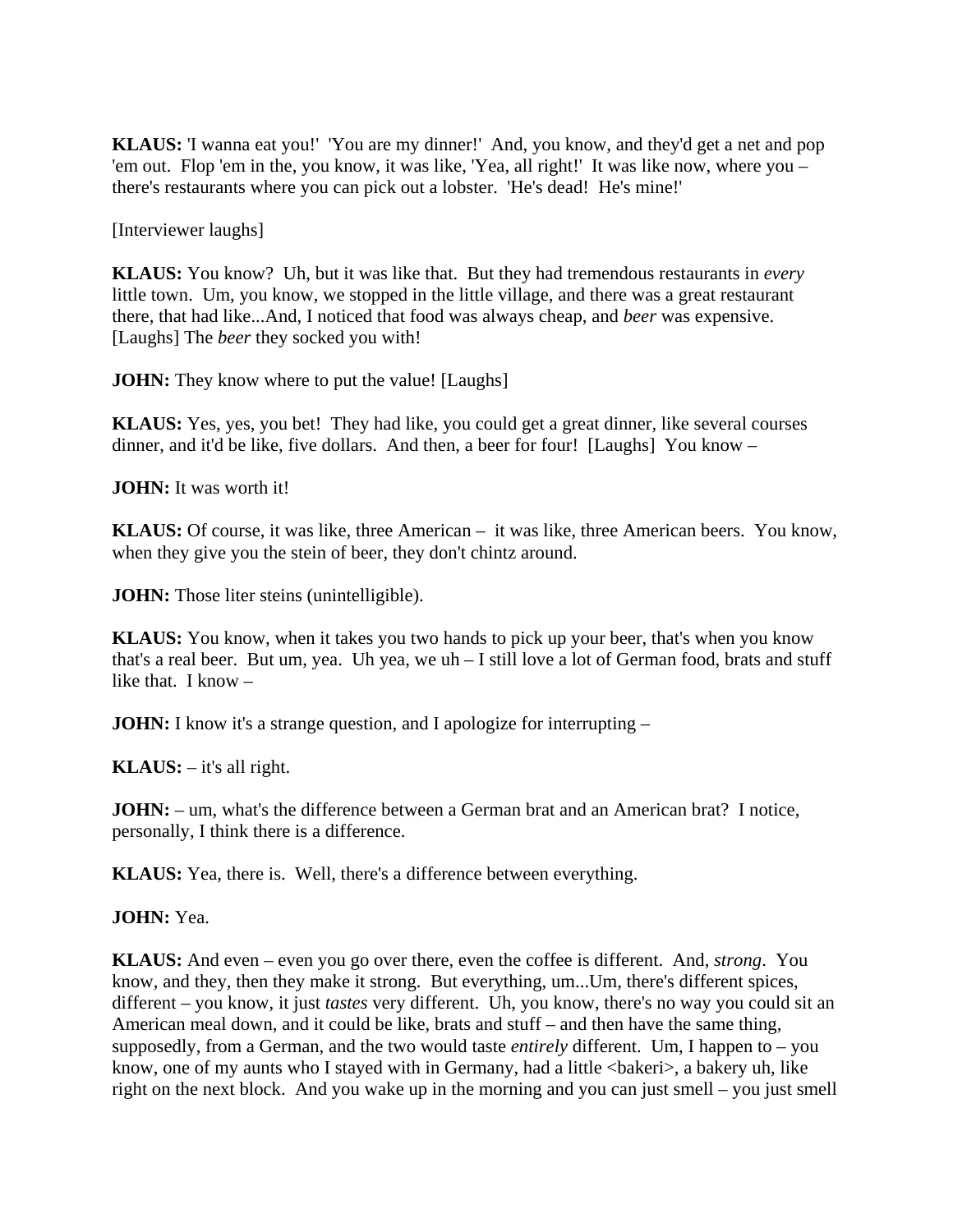all this stuff. You know, the fresh baked bread. And, it is not like here where, you know, you just go down to like, the supermarket. Uh, they already had a few supermarkets, but it was – they still had mostly a lot of the little shops. You know, where they had the bakery. They even had – in this small town – they even had their own brewery. And uh, it was good beer. And uh, you know, you don't get it cold, but it's just drank at a different temperature, but it was okay. You know, it was very good. The combination between the bar staying open 'til four, and the strong German beer, could be absolutely lethal!

[Interviewer laughs]

**KLAUS:** Um, one night as I was coming back my – back to my aunt's place, where I was staying. And, she's kind of this old, big, tough German house Frau.

[Interviewer laughs]

**KLAUS:** You know, big, you know. And she's Aunt Gila, which is short for Gisela. Um, and my cousin had dropped me off at the place, her place. And I walked in, and I *tried* to get in to the apartment. She had left me, you know, I had a key because, 'You'll be coming back late, I assume.' I tried to open the door and I just could not get the key in the lock. [Laughs] You know, so they suddenly the door opened and my aunt was standing there with a real disapproving look.

[Interviewer laughs]

**KLAUS:** And I, I just wanted to go back to America, bye! I don't need to come back in. [Laughs] Uh, just shoot me now.

**JOHN:** Was it an aunt on your mom's side, then?

**KLAUS:** Yea, yea. Well, on my father's side, almost everybody – well, his mother...Because he defected to the Russians, or defected from the Russians to the Germans, his mother – his uncle was shot, and his mother...His sister was taken off by NKBD soldiers – uh, secret police. And was never seen from again. You know, you wonder what her fate was, but...His mother was sent to Siberia, and – she was kind of a tough old bird, she survived. And, she didn't die until...1990? Or something like that. She outlived him by several years. And uh, but uh, we got a letter from her once, and the Russian censors had just – there was nothing left except like, small words. 'Of', 'and' – there were no names, there was no like, verbs or anything, uh...'Such-and-such did,' you know, it was like, 'and', 'of' –

[Interviewer laughs]

**KLAUS:** You know, and it was like, no you couldn't read a word. And then, Dad tried to write her back, or did write her back, and uh – 'cause we had uh, we had some also German relatives in Wisconsin, around Sheboygan. And they had kind of, uh – they were like cousins or something, of Dad. And uh, from them he had found out that mom – his mother was still alive.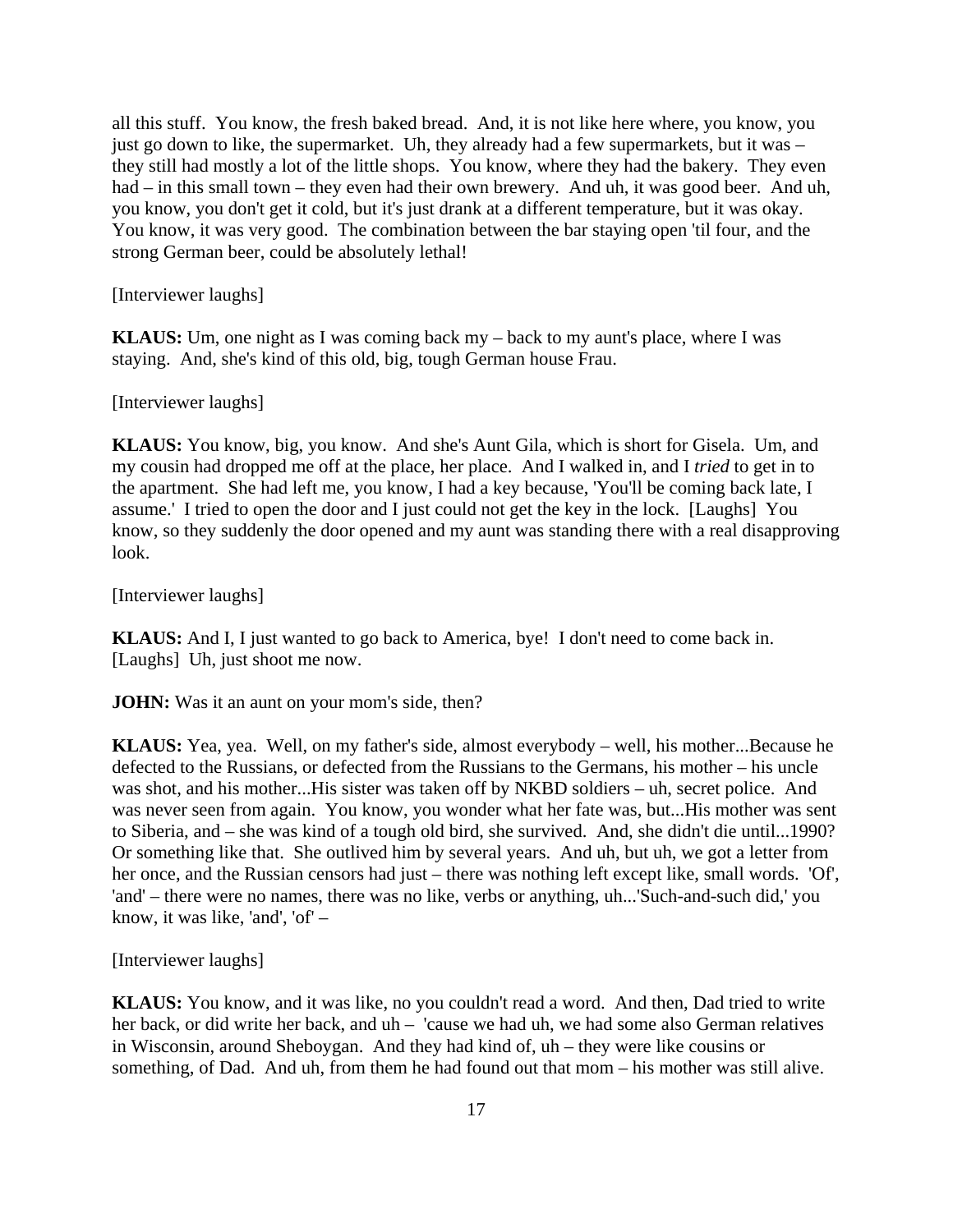And that they had, you know, corresponded. But then, because Dad – you know, when Dad wrote to her, he found out later through his cousins that Mom had been punished for getting a letter from a traitor. A traitor to the state. To the great Soviet state. And um, so Dad got word back saying, 'Don't write me again. I don't want you to suffer because of me.' And, of course, you know, they had already suffered because of him. Like I said, his uncle had been shot, and whatever happened to his sister, you know. You can only imagine. Um, but she never was heard of again, so. Uh, then uh – but his mom was a tough old bird, she survived. She found a way to survive, and she did. So, kind of the story of our family, surviving. Um, and his story. I mean, the stuff that he survived is just incredible. So, I always think, you know, for me to have a bad attitude about something, I'd be a real whiner. Because, I went through nothing compared to what he went through. You know? So what, somebody spit on me. Hey, at least they weren't shootin', shooting at me, you know? Um, somebody beat me up and took my pants off in front of the school. Yea, well, they at least weren't, you know, artillery barrages. So, I don't know, I got off easy. You know, and I think everything in life is how you look at it. Um, and like I said, for a long time I never – I just never trusted people. Um, and um, still have a hard time trusting people beyond a certain level, you know? We can be friends, and we can, you know – but, will you turn on me once you find out that my dad was a German soldier? You know, you might, so better keep a little distance, you know. So um, that's, you know – the kids that I work with now, they kind of taught me to trust. Um, 'cause they trust completely, and they're completely helpless. Um, so, you know.

**JOHN:** Is there anything you'd like to add, or anything you'd like to comment on otherwise?

**KLAUS:** Um, well I mean, I'm as American as you!

**JOHN:** [Laughs] Yea!

**KLAUS:** You know, I don't think I have any kind of accent. Once in awhile –

**JOHN:** And you've got your Husker hat on today, so... [Laughs]

**KLAUS:** Yea, oh yea! I mean, we – my father was a, became a Husker fan, you know, before he died. And he was, he always said, 'Tom Osborne will never win the national championship because he's too nice a guy!'

[Interviewer laughs]

**KLAUS:** You know uh, he didn't live to see the great days.

**JOHN:** Right, right.

**KLAUS:** He lived through the –

**JOHN:** The rougher...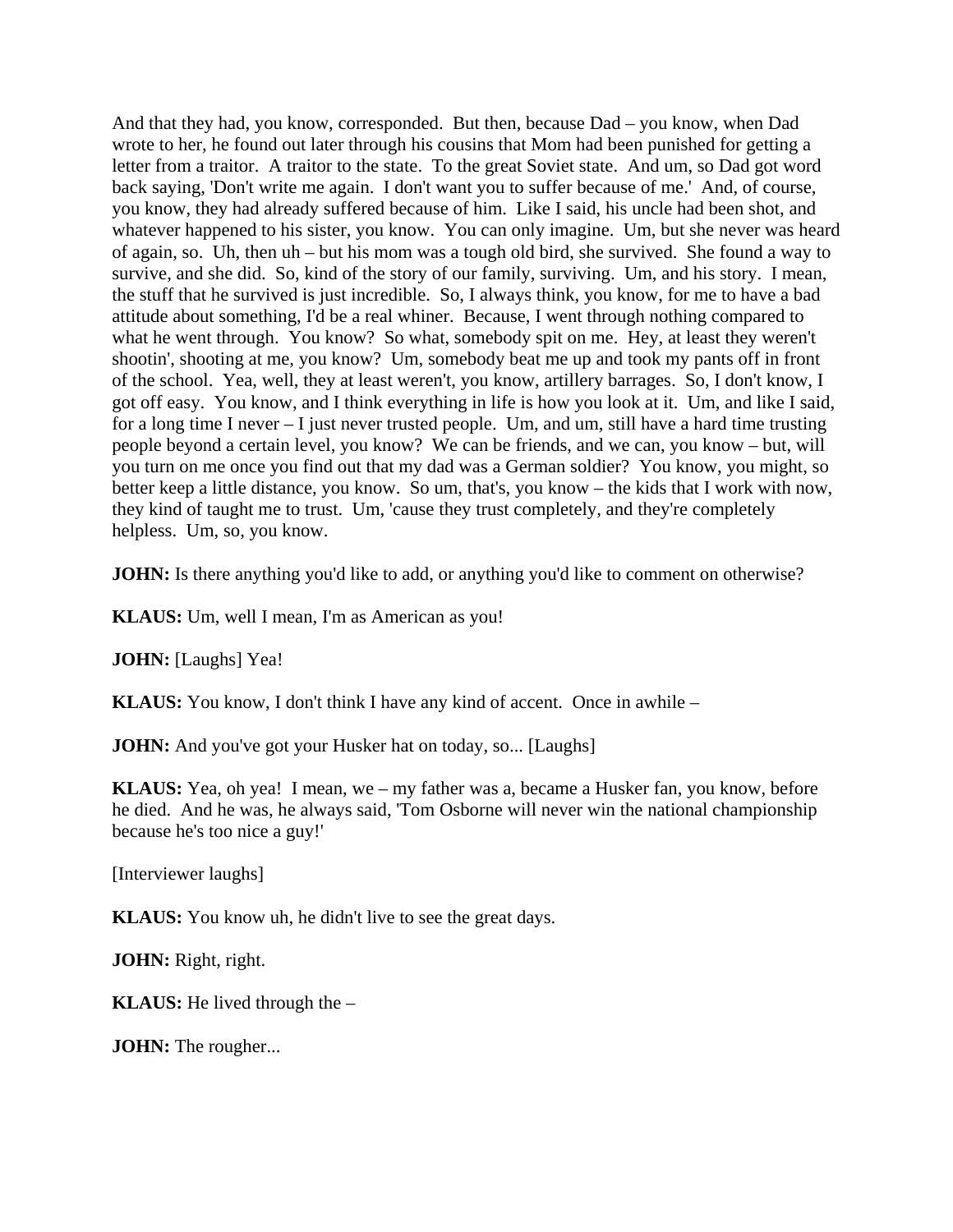**KLAUS:** Yea, the rougher days. Um, you know, when uh, when I first told him I wanted to go out for football in high school – 'Oh, real football is played with a soccer ball!', and all that.

[Interviewer laughs]

**KLAUS:** *That's* football! You know, this is space men! And, you know, everybody gets up to the line, and they all fall down. You know, that's football. You know? Um, and um – but when I, you know, when I actually played then, um – at first it was, 'No, no, no. You're not going to.' You know. Um, but then they eventually relented, and hey, I never got hurt. I mean, we had other members on the team who got arms broken, legs broken, things dislocated, you know. But me, I had a charmed life.

[Interviewer laughs]

**KLAUS:** Never had a thing broken on me. Um, which surprised my mom, 'cause she was sure I was gonna get killed every game.

**JOHN:** Right! [Laughs]

**KLAUS:** She, she didn't – you know, she said, 'No, there's no way I could come watch'. You know, uh, 'You're gonna get hurt. I don't wanna see it! I'll come visit you in the hospital'!

[Interviewer laughs]

**KLAUS:** So, um – but then uh, my dad, you know, I was the only one of the boys who ever scored a touchdown in a high school game. And I went on an end-around, one time. I was an end on a team that had no passer, so you know. But, they used me once in awhile on an endaround, and I went like, seventy yards or something for a TD.

[Interviewer laughs]

**KLAUS:** I have no speed anymore, but I used to be fast. Anyway so, so then he – I know he actually was very proud of that. Um, even though, you know, and then he kind of had to watch games a little bit. And as the other boys um, then went to high school and played, I was the oldest, you know, as they went to play. You know, he became to appreciate – he came to appreciate football a little bit. And then, we of course – us kids, we were always Nebraska fans, and so he kind of, you know, and then he became a Nebraska fan!

[Interviewer laughs]

**KLAUS:** So uh, yea, from the German army to a Cornhusker fan! You know? Um, and like I said, his famous comment was always, 'Yea, we'll never win the national championship because Osborne's just too nice a man!' You know, uh, 'He's not like Switzer, you know, who drinks, cusses and spits, you know? And smokes cigarettes on the sidelines and tries to hide it, you know?' And all this stuff!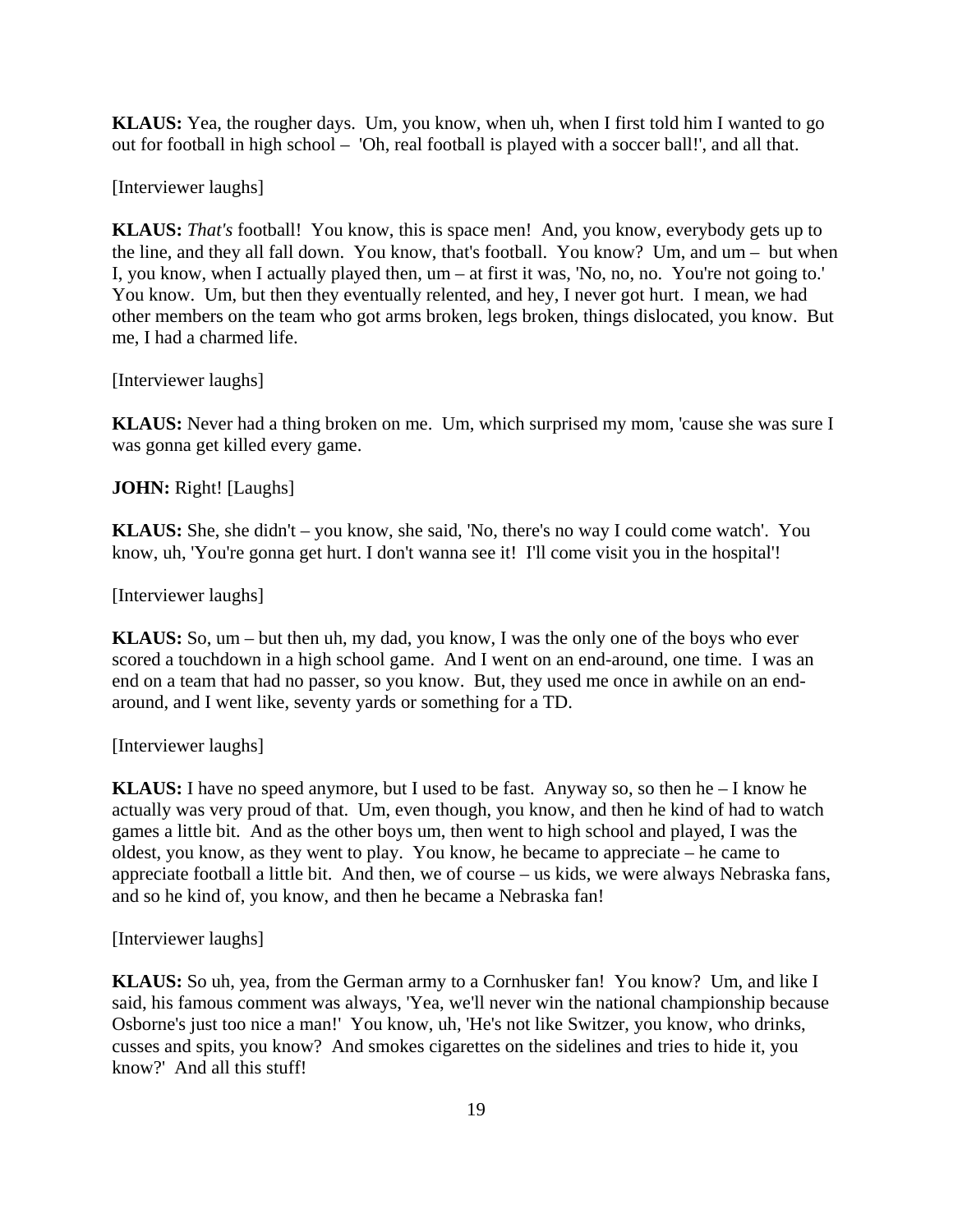[Interviewer laughs]

**KLAUS:** You know, and

**JOHN:** It was fun to watch though!

**KLAUS:** It was, like, always be that burn mark there, where ol' Switzer was. But, you know, you know – he, Dad, came to love the game, and he eventually told me, he said, 'You know, it's kind of like chess with human pieces, you know? You have your, you have your pawns up front, and you have your knights and quarterback, and uh – or uh, the king, queen with the quarterback, running back, and each piece has a different role. You know, and they all have to work together, you know, for everything to work.' And, he was a great chess man, you know? He taught me how to play chess when I was seven, simply because he was bored.

[Interviewer laughs]

**KLAUS:** So, I had to learn how to play chess. And, never been real good at it. But uh, I beat him a couple times, probably when he was just sloppy and bored. But uh, yea, he uh – were as, now, a family that's as American as you come, you know? My – I think my little brother Arnold, his favorite holiday is the Fourth of July, because you get to blow up illegal fireworks! And that's where I was this Fourth of July, and he said, 'Could life be any better, getting drunk out around the pool, blowing off illegal fireworks?' You know.

**JOHN:** [Laughs] Right.

**KLAUS:** And it just can't be any better. And, we also had some, I don't know, brats or something. Uh, food.

**JOHN:** Right.

**KLAUS:** Uh, so I mean, it was great! [Laughs]

[Interviewer laughs]

**KLAUS:** And uh –

**JOHN:** It was a good time!

**KLAUS:** Yea, it was a great time! But that, I think that's his favorite holiday, is because he says, 'I wouldn't – *me* limit myself to things that don't blow up? No!'

[Interviewer laughs]

**KLAUS:** 'I'll go down to Missouri, and spend *money*!' You know? And uh, he does, he does. But, of course, that's not gonna be used for  $-$  in court, for prosecuting him! [Laughs]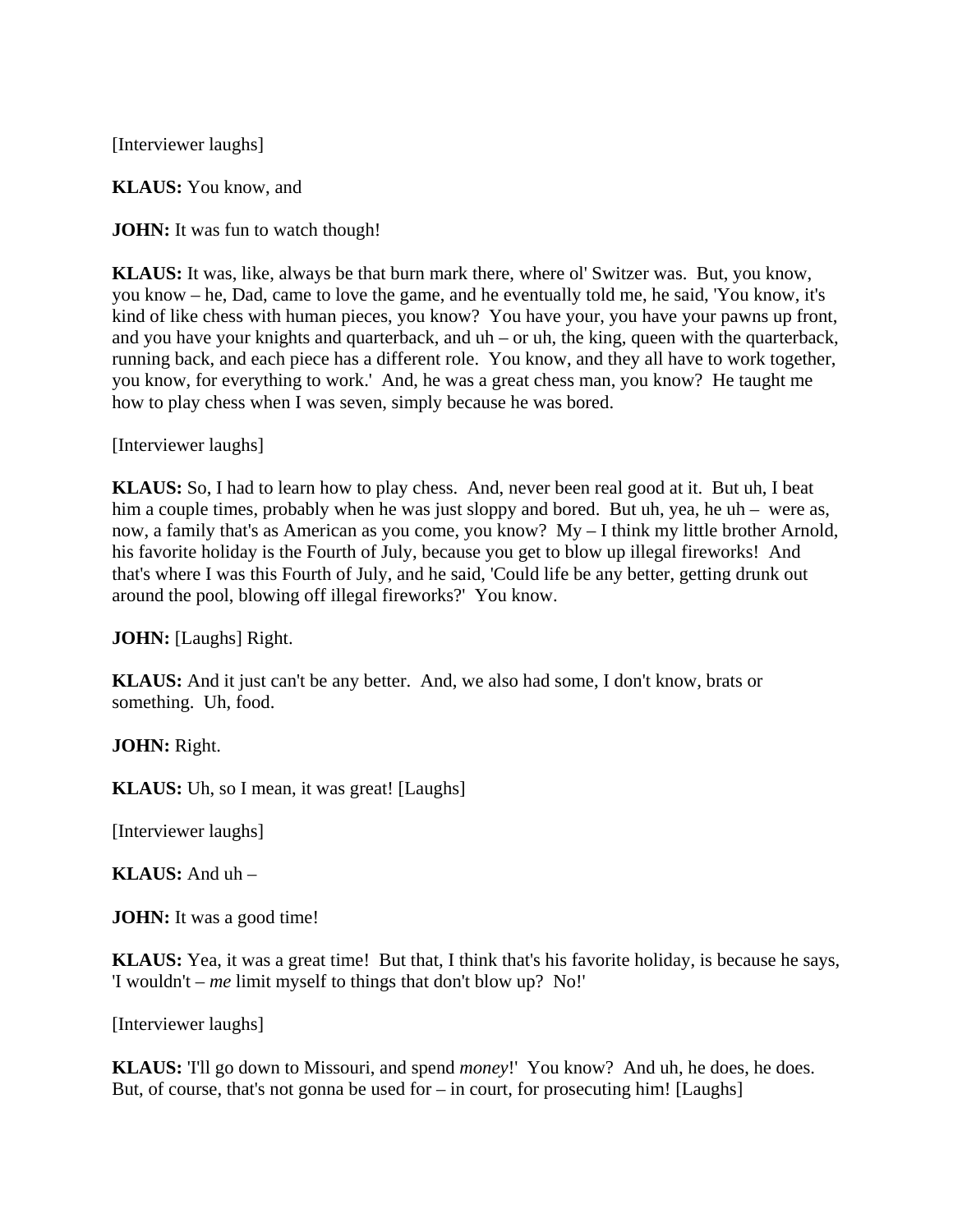### **JOHN:** Right, right.

**KLAUS:** Uh, I hope.

## **JOHN:** No.

**KLAUS:** Uh, so but – you know, the rest, you know – my sister's married to um, a former minister. And, he uh, he operates, or he is the manager of Casey General Stores. Uh, one of 'em, I think, is sort of a regional manager now, too. And uh, you know, we've all, you know, married – you know, never had any thought of, like, 'We have to marry a German!' Or anything like that, you know.

### **JOHN:** Right.

**KLAUS:** That was, get real! C'mon, there was no such thing. You know? Uh, but uh, you know, all melded into this country. And now, like I said, the reason I really started this book was so that the younger generation who – you know, they know, they've seen pictures of Grandpa, but they know nothing of him. And, so that his life – you know, even if it doesn't get published, which I hope it does, but uh, so that his life is preserved. And so that they know something about their history.

### **JOHN:** Mmhmm.

**KLAUS:** Is, sadly, in this country, most kids know –

**JOHN:** The reason we're doing the project!

**KLAUS:** – very little of their history, and even their own, much less in the larger picture of, you know. And, someday one of them might say, 'Well, where do I come from? What kind of man was Grandfather?' You know, um, you know – then they can, you know –

**JOHN:** They can find out.

**KLAUS:** You know, they can look and say, 'Yea, this is – I'm lucky to be here, 'cause he had a very, very touchy life!'

[Interviewer laughs]

**KLAUS:** There was times where he should've died, very easily. Um, he survived. And then we came to this country totally by accident, you know? 'Cause at one time, Dad was kind toying with idea of, of moving to Australia. Uh, and didn't really wanna be part of the British empire, you know? But um, you know, Australia was another country that was open for immigrants, so he kind of toyed with that idea, of um – of course, things could have turned out completely different!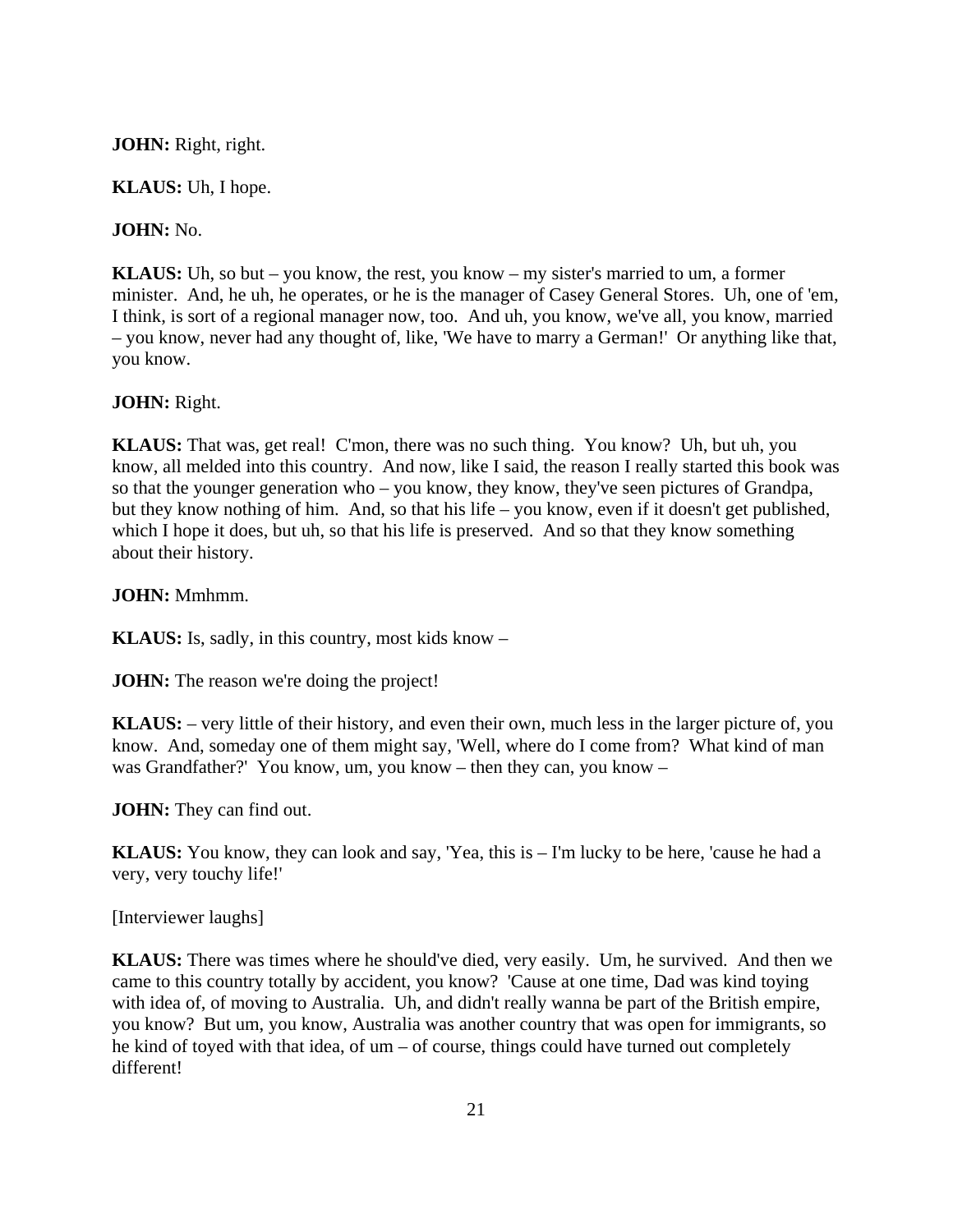## [Interviewer laughs]

**KLAUS:** If we now lived in Sydney, or someplace like that, in Australia. Uh, or in the outback, you know, fightin' off the snakes! [Laughs] And the wombats! Uh, so, you know – but uh, yea, we're as an American family as you could get. Um, well, like I said, most of the younger ones – um, like my sister Linda and my brother Arnold, who loves the fireworks. He works for the Saint E's hospital. Um, yea, um those people don't even know any German. Um, like I said, when my brother went over there, oh about fifteen years ago, or so. He said, 'They have a different word for everything! I can't even order a beer!'

## [Interviewer laughs]

**KLAUS:** Of course, you know, over there, there's many more Germans that speak English. And people that come over there, they speak German, you know? And it's a – bilingual is very common throughout Europe, and English is kind of an accepted second, you know? And so, there's a lot more people. But, my brother and, uh – I had two brothers went over there at the same time. Harry, who worked for the railroad for years, and Arnold. They are like, completely lost! [Laughs] They, they got into the – somehow they were on a train, taking a train somewhere. And, they had gotten in the first-class section, by mistake. Which, costs more of course. So, the conductor came and told them, 'You have to leave', in German of course. So, neither one of those knew anything about – you know, knew a word of German. And they just knew that this guy was trying to get them to leave. So, my brother Harry keeps doing the ugly, stupid American thing. He keeps handing him money! More money, and more money and more money. And they still insisted, 'No, you gotta leave!' And, 'Here's some more money!' You know? It's like, you idiot, how much money did you blow?

[Interviewer laughs]

**KLAUS:** And this conductor was going, 'Well, if this guy wants to hand me money, okay!'

# **JOHN:** Right.

**KLAUS:** You know, 'I'm not gonna argue with it, he's just handin' me American dollars'. Or, you know, Deutschmarks. You know, and he's just, 'Why should I refuse?' [Laughs] 'I'll take 'em!' You know? So, I know they were completely lost. They speak no German whatsoever, they're – like I said, we're 'bout as American – you know, the next generation, hey they won't even, the generation beyond this one will have *no* clue! And that's really why I wrote this. And uh, so.

**JOHN:** Very good.

**KLAUS:** And why I wanted to do this, you know.

**JOHN:** Well, I appreciate you taking the time.